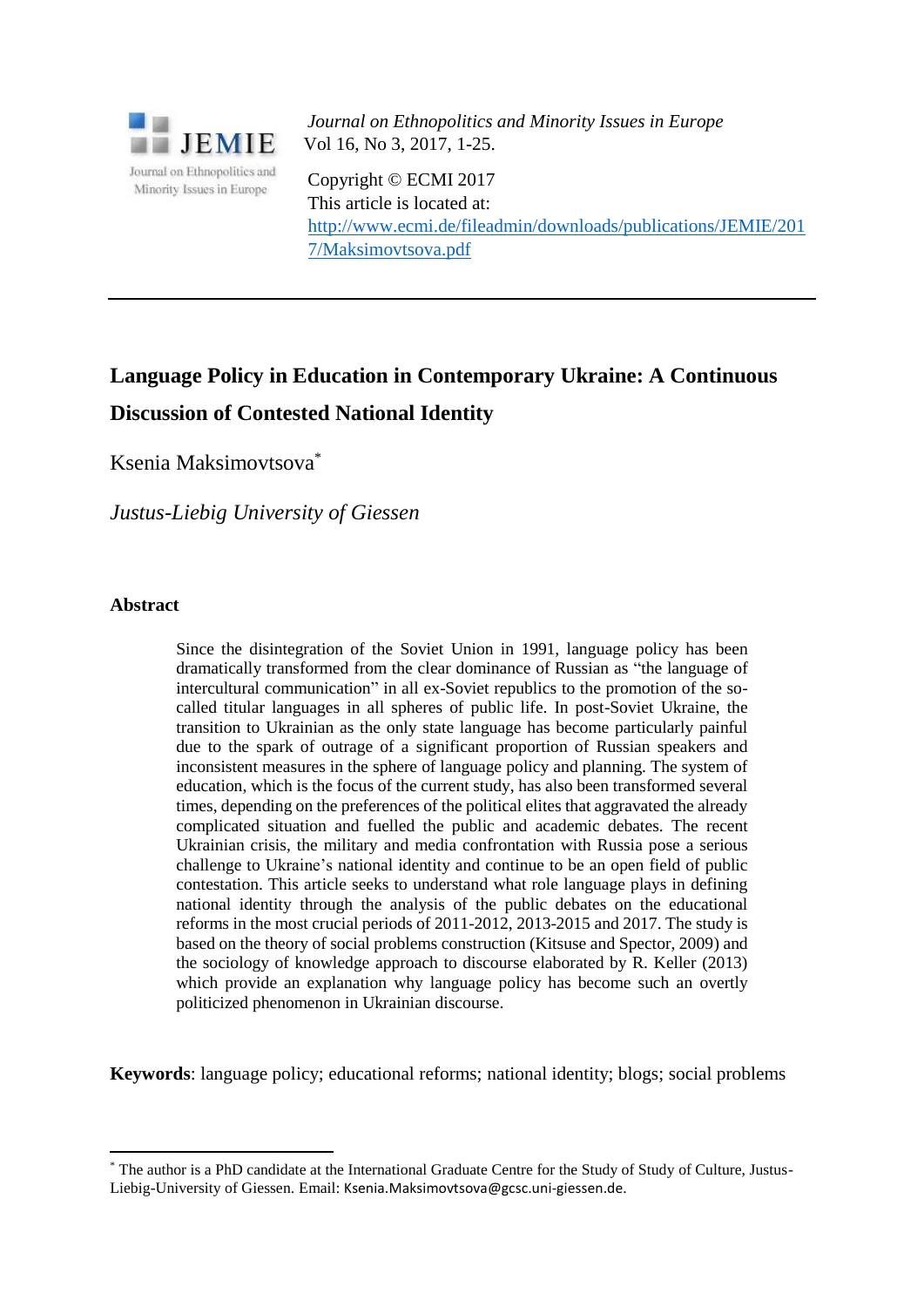The disintegration of the Soviet Union in 1991 has profoundly changed the political outlook of the world. All former USSR republics obtained a sovereign status that allowed them to choose the trajectory of their political development. The Soviet period had a significant influence on language policy in contemporary Ukraine, which is the focus of the following article. In the Soviet period, the so-called languages of "titular nationalities" (and Ukrainian is among them) were underrepresented and discriminated against and Russian was designated as the 'language of intercultural communication' (Malia, 2008). Young nation-states (re)-established after 1991 were confronted, along with the severe economic and political dilemmas, with two main problems: a poor command of the "titular" language and huge influxes of migrants, especially Russian-speaking.

After 1991 and the politics of 'gradual de-Russification' (Pavlenko, 2008), the Russian language lost its privileged political position and Ukrainian was established as the only state languages, which caused the outrage of a significant proportion of Russian speakers and led to the ongoing public debates on the current *status quo* in language policy. As Aneta Pavlenko (2008: 1-2) states in the introductory part of the book *Multilingualism in Post-Soviet Countries*:

These countries as a whole have emerged as a contested linguistic space, where emotional exchanges over language-related issues are fodder for the daily news and where disagreements over language- and education-related decisions have led to demonstrations and at times even military conflicts and secession.

Consequently, the controversial demographic situation and the promotion of Ukrainian as the only state language, without taking into consideration a huge group of Russian-speakers, enhanced a historical chance for this country to conduct the politics of nationalizing states, in terms of Rogers Brubaker's theory of nationalism. He considers them as the 'states that conceived by their dominant elites as nation-states, as the states of and for particular nations, yet as, "incomplete" or "unrealized" nation-states, as insufficiently "national" in a variety of senses' (Brubaker, 1996: 412; 2003). It means that Ukrainian politics after the restoration of independence is characterized by the decisive attempts of the governments to promote the interests of the so-called "core" nation. Language policy has also become a central element of the nation-building projects in modern Ukraine.

The current Ukrainian crisis and the military intervention of Russia have vividly shown that the question of language and the discrimination perceived by Russian speakers can become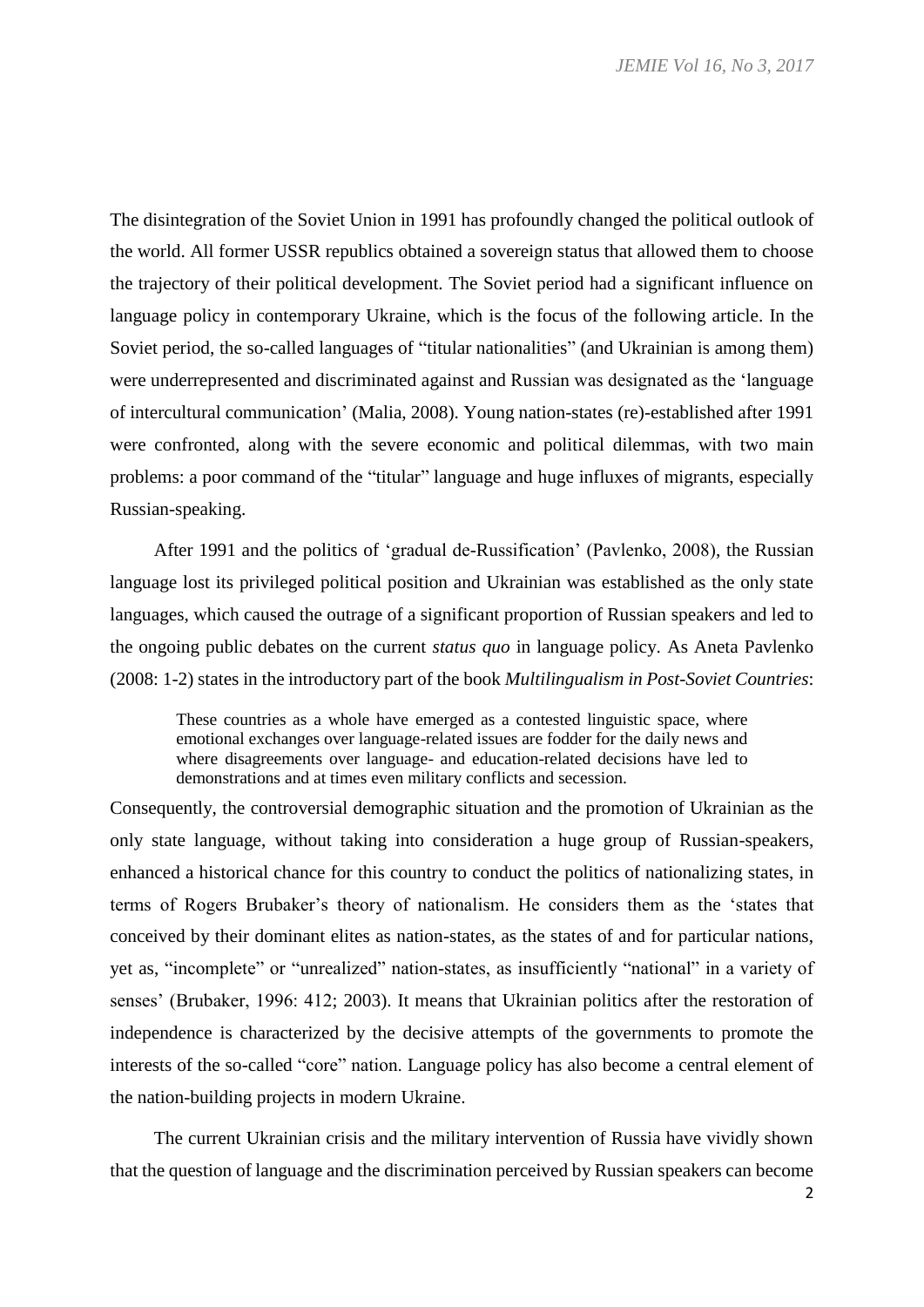not only the part of the political game but can also lead to serious ethnic violence in the overall post-Soviet region. For instance, Barbora Moormann-Kimáková (2015: 1) argues:

It would be far too much to maintain that the Ukrainian conflict is one about language or that it was caused by a language law: the roots of the conflict, the parties involved and its further development are much more complex than that. But, it is a conflict in which, at one point, the change of language regime could have possibly played a positive role by perhaps winning the loyalties of more Russian speakers – and it has played a negative one instead. As the conflict between pro-Russian separatists and the Ukrainian government forces continues, the language issue remains part of the demands of the former, and most importantly, a strong argument showing that Russian speakers are not (and never would be) treated well in Ukraine.

In reaction to the Ukrainian political crisis, the language debates highlighted again the problematic position of Russian speakers who not only lost their politically advantageous status but have always been the object of the manipulations from Ukrainian politicians who heavily used the language card before the parliamentary and presidential elections. Thus, the Ukrainian course of political development has never been linear, unlike in the Baltic States which chose the trajectory of integration into Europe and NATO immediately after the collapse of the USSR. The periods of active nationalization (the presidencies of Leonid Kravchyuk, Leonid Kuchma and Viktor Yuschenko) when the Ukrainian language was actively promoted in all spheres public life, including education, were followed by the periods of partial denationalization (the presidency of Viktor Yanukovych who opted for the economic and cultural integration with Russia) when Russian got the status of the regional language in several Ukrainian *oblasts.*

The identity of Russian speakers that is the focus of the following paper has always been the question of the academic and public discussions in Ukraine. 'Because the Russian/Russianspeaking community was so fragmented from the start of the post-Soviet era, it could be argued that any study into "Russian-speaking identity" is potentially problematic from the outset' (Cheskin, 2016). However, this fact did not discourage the scholars working across humanities and social sciences to study the identity of Russian speakers (for example, see Polese, 2012; Kulyk, 2015). The peculiar feature of the Ukrainian political landscape is the polarization of the political and linguistic preferences of the population. It is argued by some scholars (see Kubicek, 1994) that Ukraine is traditionally subdivided into the more Russified West and South and the more Ukrainized Centre and West. It is also proved by the results of the online maps made by Aleksandr Kireev and Aleksei Sidorenko that the political preferences of the population are clearly divided between "pro-Russian" and "pro-Ukrainian" politicians. Thus, the majority of the Western and Central regions voted for Yulia Timoshenko in 2010, whereas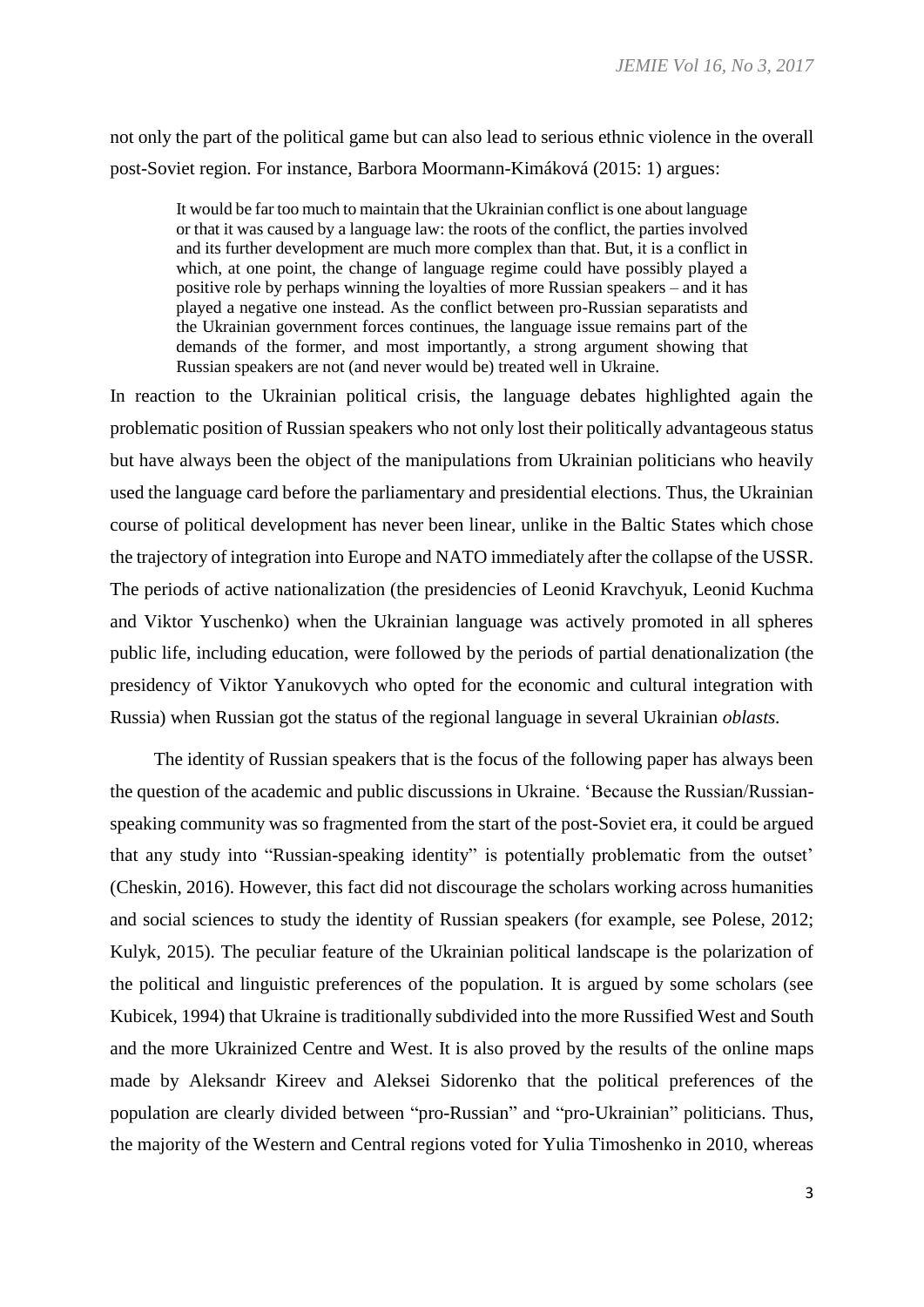Eastern regions and the Crimea supported Viktor Yanukovych who promised to grant Russian the status of the second state language. The regional polarization is one of the factors that has a great impact on the overall course of Ukrainian political development and language and education policies in particular. This feature has also become an important prerequisite for the intervention of the Russian military troops in Ukraine and the illegal annexation of the Crimea under the auspices of "Russian-speakers protection". These peculiar features make Ukraine a unique and outstanding case among other post-Soviet countries.

Since I aim to concentrate on the changed perception of national identity in Ukraine, I need to define the term "identity" that I will apply in the article. Following Berger and Luckman's understanding of identity, I consider it as a negotiable and flexible process and not as a stable phenomenon. Identities are constructed and, more often in the context of post-Soviet development, are contested by different social actors. Berger and Luckmann (1966: 194) assume that 'identity is formed by social processes. Once crystallized, it is maintained, modified or even reshaped by social relations. The social processes in both the formation and the maintenance of identity are determined by the social structure'. Thus, the aim of the paper is to analyze the process of *negotiation of identity* in the public debates on the language policy and education in the Russian-language blogs and news websites that were chosen for the empirical analysis. As Pavlenko and Blackledge (2001: 249) note, 'negotiation of identities will be understood as the interplay between reflective positioning, that is, self-representation, and interactive positioning, whereby others attempt to reposition particular individuals or groups'.

In this paper, the focus is on the public debates surrounding the educational reforms and language policy in contemporary Ukraine. As Soll, Salvet and Masso (2015: 223-224), who did research on educational policies in another post-Soviet country (Estonia), argue:

The education system plays an important role in the preservation and development of language: primary and lower secondary education are considered particularly important in terms of the development of the language skills and knowledge. One task of the education system is to ensure the cultural reproduction of society through the development of students' knowledge and skills, including language skills and knowledge and the sharing of cultural values and traditions.

It means that education and the language of instruction play a crucial role in the process of *negotiation of identities* and have become a powerful instrument in transmitting the official historical narratives and nationalizing projects in post-Soviet Ukraine. Moreover, the educational system has been extremely sensitive to the changes in the political climate in Ukraine. As it has been already noted, the period of partial denationalization, following the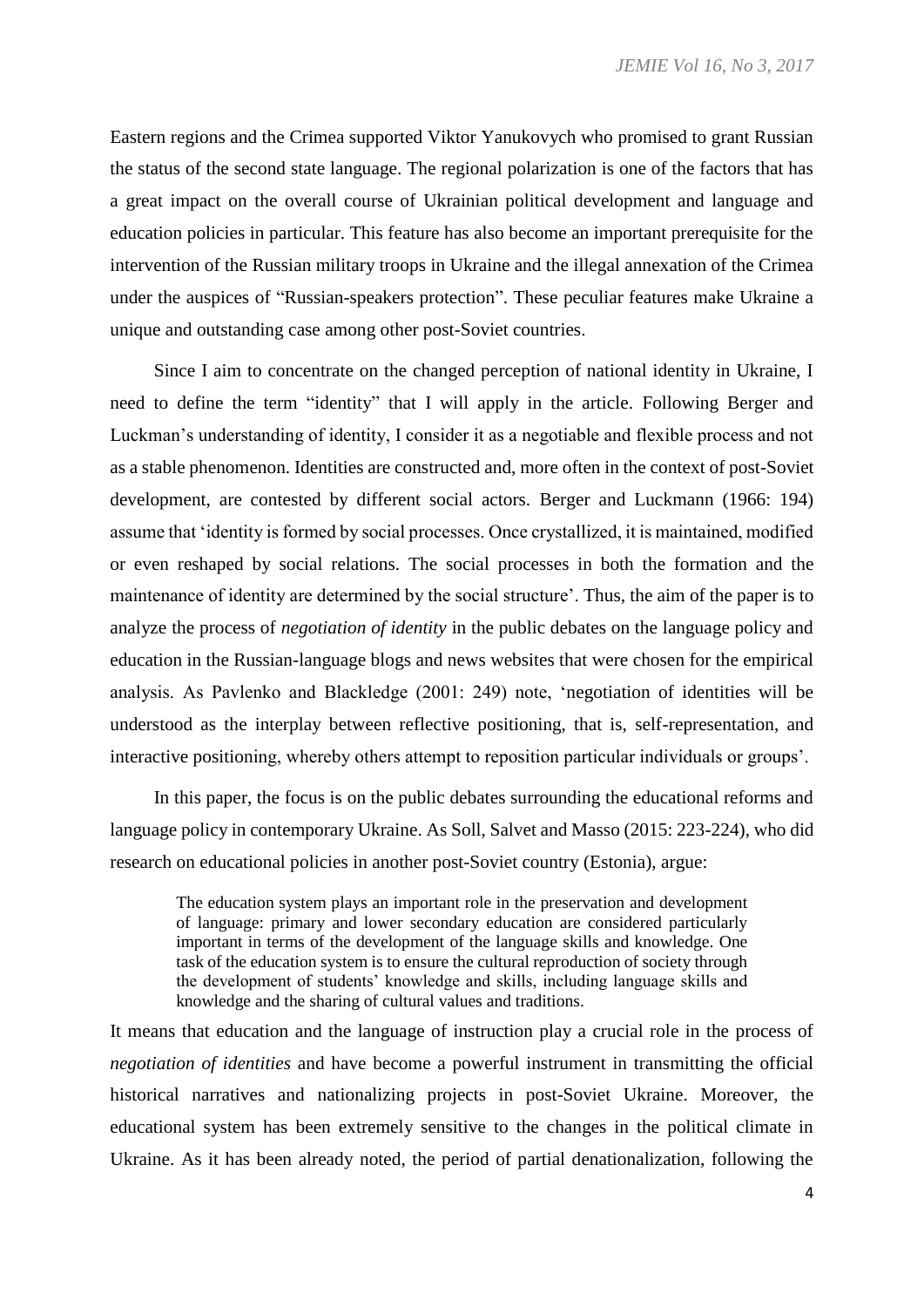presidency of Yanukovych from 2010 until 2014, was characterized by the decisive attempts of the Ministry of Education to introduce more Russian lessons at schools. On the contrary, after the Euromaidan and complete change of the political elites, the course of Ukrainian educational policies has been significantly transformed in the direction of complete Ukrainization of schools and universities.

For further empirical analysis of the public debates in education, Russian-language news websites and blogs were selected and thoroughly scrutinized. According to Graham Lampa (2004), blogs and digital media in general not only represent one of the key sources of information nowadays but altogether form a 'discursive transnational online community'. The role of blogs is also difficult to overestimate, as they offer the platform for various groups of claim-makers to articulate their interests and form agenda that is of utmost importance for the study of the discourses formation, production, and reproduction (Maratea, 2008). I have deliberately concentrated on three periods of educational reforms, namely 2011-2012 (before the Euromaidan), 2013-2015 (right during the political crisis) and 2017 (after the crisis), in order to analyse how the perception of national identity has been changed in the context of the military confrontation with Russia and reorientation towards the West and how the discourse of language and education has evolved in the last 5 years. For the purpose of my analysis, I have focused on the most visited news websites and blog platforms in Ukraine. The sources include the weekly online journal *Zerkalo Nedeli,* news website *Novoe Vremya* and two blogospheres linked to the news websites, *Blogs Ukrainskaya Pravda* and *Blogs Korrespondent.* 

Based on the theory of social problems construction elaborated by J. Kitsuse and M. Spector (2009), the concept of language games (Kitsuse and Ibarra, 2003) and the *sociology of knowledge approach (SKAD)* developed by R. Keller (2013), the aim of the following paper is to find out what are the public attitudes towards the educational initiatives and how the identities of Russian-speakers are constructed and articulated in the discourses of the Russian-language blogs and news websites in contemporary Ukraine. The theory of social problem construction that will be analysed in the next section provides an explanation as to why language policy has become such an extremely politicized issue that polarizes the Ukrainian society.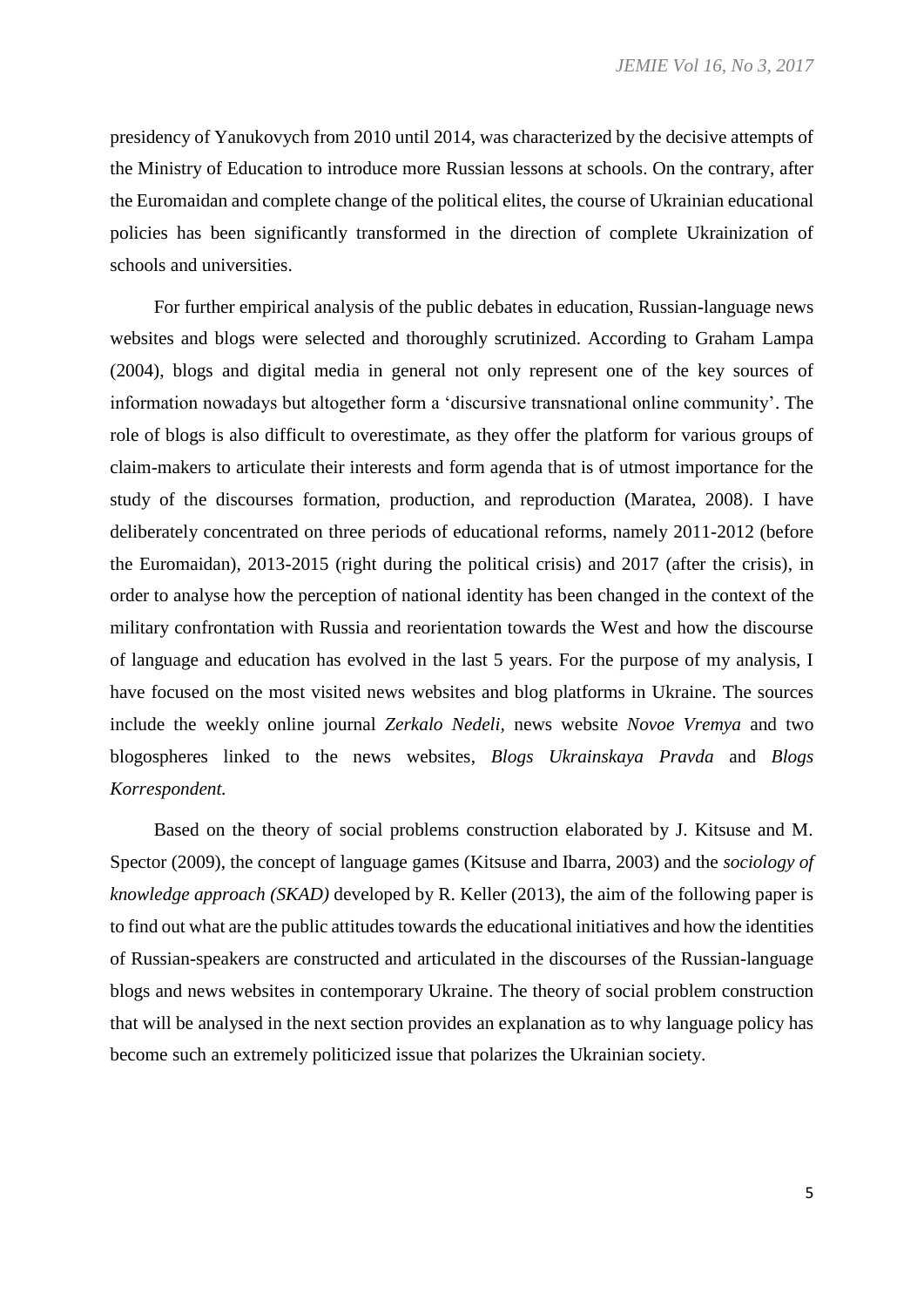### **1. The social constructivist approach in the theories of social problems**

As is clear from the description of the complicated language policy in contemporary Ukraine, language issues have been one of the most widely discussed topics since 1991. That is why for many researchers of the language situation the question, *why* is language policy is so extremely politicized, is one of the most challenging and difficult ones to answer. The theory of social problems construction developed by J. Kitsuse and M. Spector (2009) and the research programme elaborated by J. Kitsuse and P. Ibarra (2003) serve as a fruitful theoretical and methodological framework that can be applied for the investigation of the main rhetorical strategies used by social actors to construct the issue of language policy as a social problem in the discourses of the Russian-language blogs and news websites and how these attitudes reflect different notions of national identity.

'The central problem for a theory of social problems is to account for the emergence, nature and maintenance of claims-making and responding activities' (Kitsuse and Spector, 2009: 75-76). They view social problems as the *rhetoric* and not as objective conditions. Kitsuse and Spector repeatedly emphasize that their theoretical approach is based in the studies of claim-making activities. 'Claim-making is always a form of interaction: a demand made by one party to another that something should be done about some putative condition' (Kitsuse and Spector, 2009: 78). By constructing social problems, the members of the society *claim* that some harmful social conditions exist and *claim* that this problem should be eliminated or solved. Thus, different interests articulated by various groups often become an open field of contestation. Thus, I assume that the constructivist approach to social problems perfectly explains *why* and *how* language policy is constructed as a social problem and what social actors participate in the discourse formation, production, and reproduction.

J. Kitsuse and P. Ibarra (2003) developed a well-structured and comprehensive framework for analysing social problems by concentrating on motifs or language (vernacular) games that will be applied for the study of the public debates and educational reforms in the Russian-language blogs and news websites. Motifs are recurrent figures of speech and themes that highlight or summarize a central element of a social problem that often includes morally permeated phrases and metaphors (e.g. crisis, catastrophe, abuse, scandal, threat). Kitsuse and Ibarra emphasize that the construction of social problems is hardly imaginable without using moral judgments or appeals to the general public, because a great many social problems are deeply intertwined with the notion of justice and various perceptions of equality. For instance,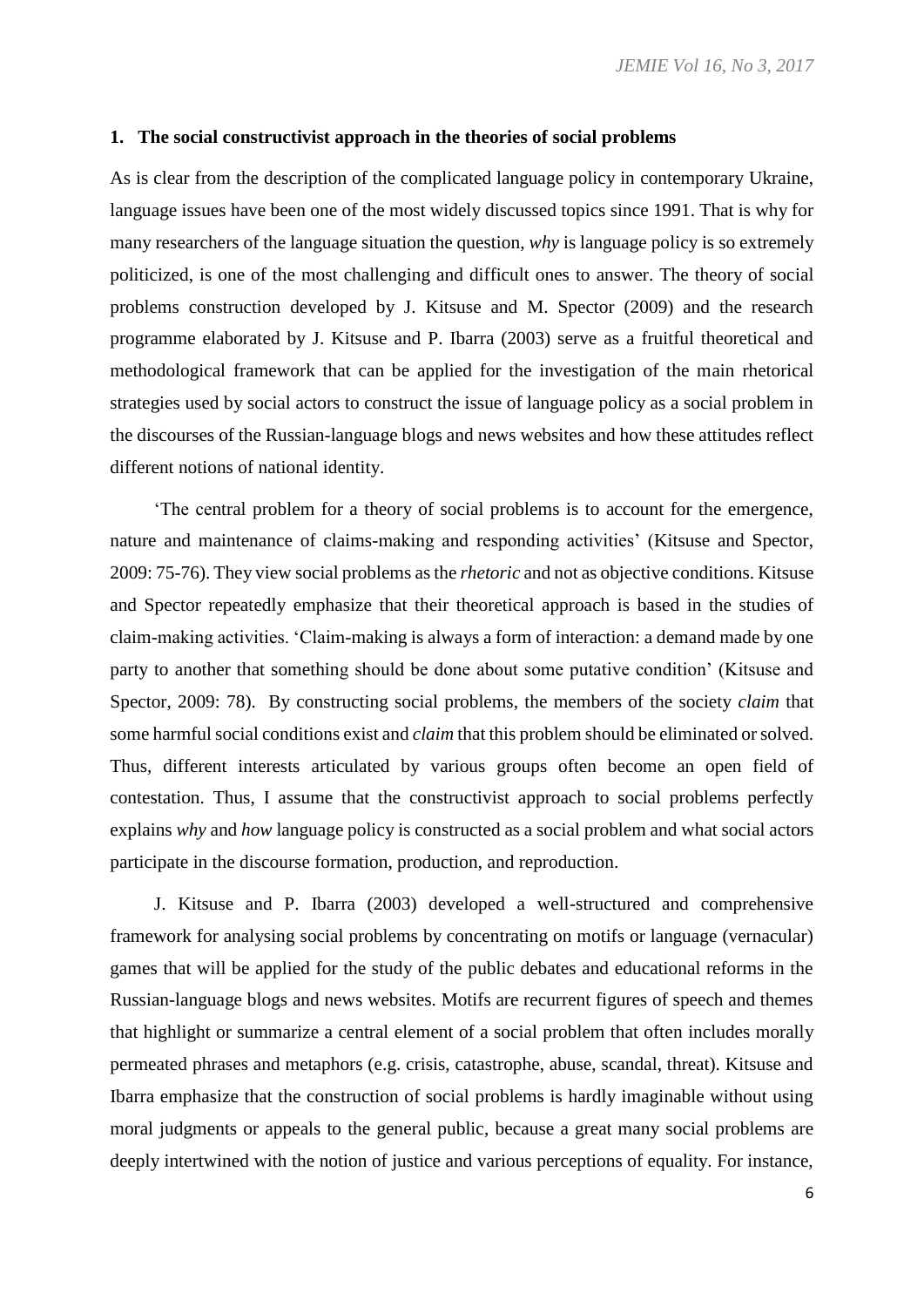the investigation of motifs in discourses produced by newspapers or news websites, the tone of the articles, the structure, and rhetorical questions can reveal what actors are included or excluded from decision-making, who the recipients of information are and whose position the selected publications represent. In my research, I will concentrate on different rhetorical strategies (the rhetoric of loss, the rhetoric of entitlement etc.) used to construct language policy as a social problem in the public discourses in contemporary and Ukraine. In the next section of my article, I aim at analysing the public attitudes towards the educational reforms in Russianlanguage blogs and news websites for three periods such 2011-2012, 2013-2015 and 2017.

### **2. Debates on educational reforms in Ukraine in 2011-2012**

The reforms in the sphere of secondary and higher education deserve a particular place in the overall debates on language policy in independent Ukraine. They are associated with the name of the former Minister of Education Dmitro Tabachnyk, whose activity caused heated debates and affected also language policy in Ukraine. He proposed to introduce more Russian lessons at schools, which led to an ambiguous public reaction and polarized the Ukrainian society. Moreover, new educational reforms were accompanied by the approval of the notorious law 'On the Principles of the State Language Policy' in 2012 that gave Russian the status of the regional language in those regions where it was spoken by more than 10% of the population. Both adherents of the Russian and Ukrainian language advanced the arguments either in favour or against Russian as the regional language.

For the empirical analysis of the debates on the role of language in educational reforms in Ukraine for the period of 2011-2012, I have chosen two main sources—two blogs section of the news website *Korrespondent* (http://blogs.korrespondent.net/) and online newspaper *Ukrainskaya Pravda* (https://blogs.pravda.com.ua/)—because they are supposed to be two of the most popular sources of information in the country (Media Landscapes of Eastern Partnership Countries, 2011).

Two main social problems that are articulated and contested in online media space are the perceived discrimination of Russian-speakers in the sphere of education and "the existential threat" to the Ukrainian language. The main point of clash between Internet users is whether Russian or Ukrainian should be protected in Ukraine. Therefore, the main argumentation patterns are constructed along two lines: those who support the reforms of Tabachnyk (i.e. the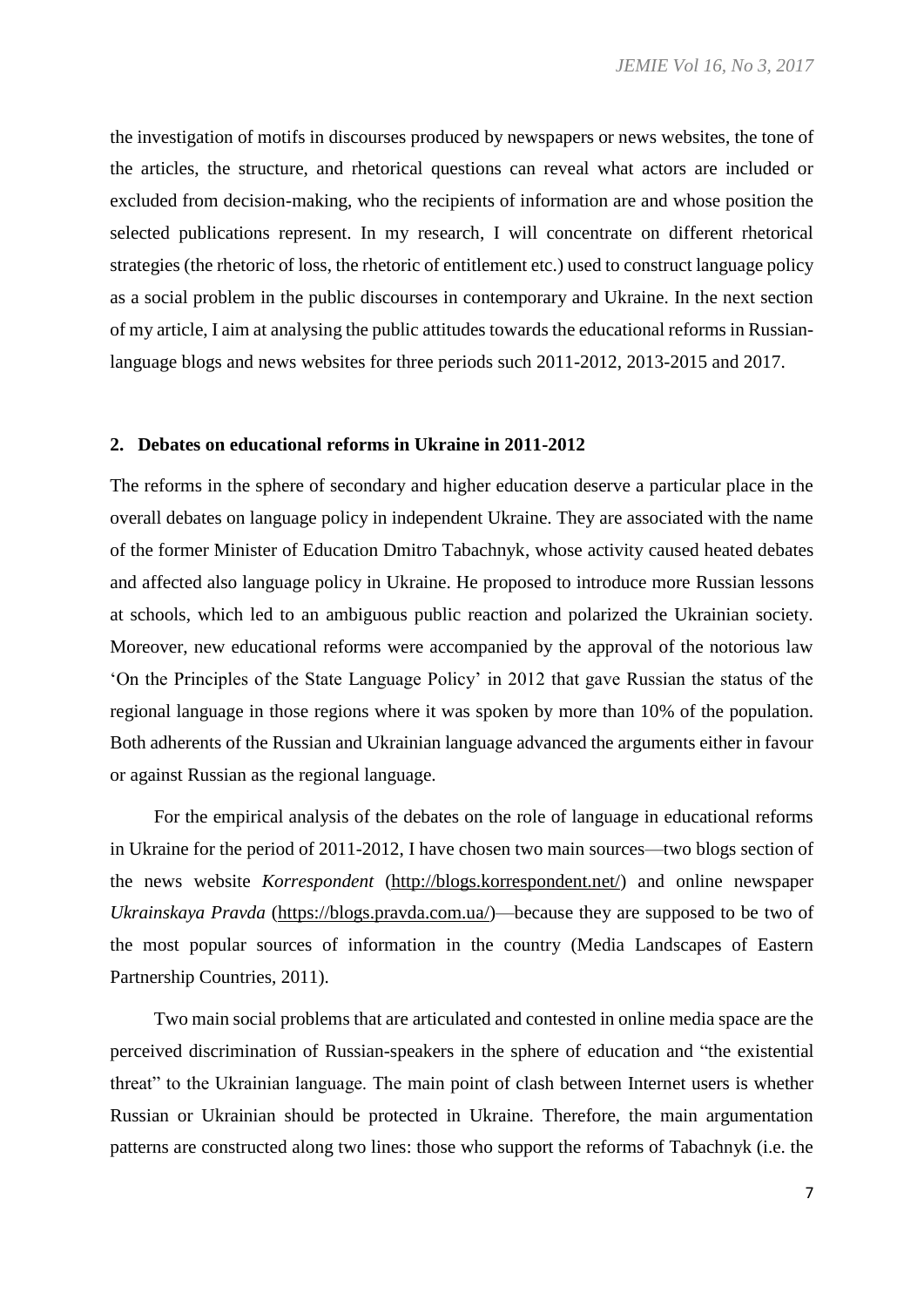Russian language) and those who support Ukrainization of schools. The peculiar feature of the overall discussion is that *Blogs Korrespondent* represents almost exclusively the arguments of those who support the Russian language, whereas journalists, bloggers and ordinary Internet users of *Blogs Ukrainskaya Pravda* tend to articulate the more "pro-Ukrainian" position and favour the idea of Ukrainian as the only state language.

Different groups of claim-makers articulate their interests in Ukrainian online media, including politicians, journalists, and ordinary newsreaders. Based on the classification of the recurrent figures and rhetoric offered by J. Kitsuse and P. Ibarra (2003), it is possible to distinguish *the rhetoric of loss* and *the rhetoric of entitlement* in the selected articles on both websites. The first strategy is used when claim-makers want to stress that some valuable object or state is running the risk of losing value and needs protecting being unable to protect itself. This rhetoric is often expressed in connection with the "threatened" position of the Ukrainian language. *The rhetoric of entitlement* is a linguistic means to claim that everyone should have equal access to resources including public institutions. This strategy is used more often in regard to the "discriminated" position of Russian-speakers who cannot enjoy the full spectrum of rights along with Ukrainian-speakers. Thus, one of the bloggers claims:

It is very sad and bitter that in one part of the United Russian World there is the problem with the most important thing that is the right to study in the native language, to talk freely in that language and get education in the native Russian language ('Russkiy Yazik v Ukrainskoy Shkole', September 1, 2012).

Here we see that not only *the rhetoric of entitlement* is expressed by the blogger but it is also emphasized that Russia and Ukraine belong to one part of the bigger "Russian world"; the assumption about the proximity of the Ukrainian and Russian cultures is used in order to construct the notion of language in the sphere of education as an urgent social problem.

The exact opposite opinion is designated in the article published by the blogger Andrey Okara in *Blogs Ukrainskaya Pravda.* In the majority of the comments related to the blog entry, *the rhetoric of loss* is expressed when the threat to Ukrainian is constructed as an "existential threat" to Ukrainian nationhood and democracy. Thus, one of the users stresses:

Every day all Ukrainian is squeezed out of Ukraine. For example, let us take any radio station. What is the main language of broadcasting? Even the host's surnames are 99% Russian. National interests are losing their position on the legislative level ('Dmitry Vladimorivich Tabachnik. Welcome to Russia!', June 1, 2011)*.*

Thus, the following discussion reflects the process of constructing the social problem of the Ukrainian language being under threat of extinction. Consequently, the Ukrainian language is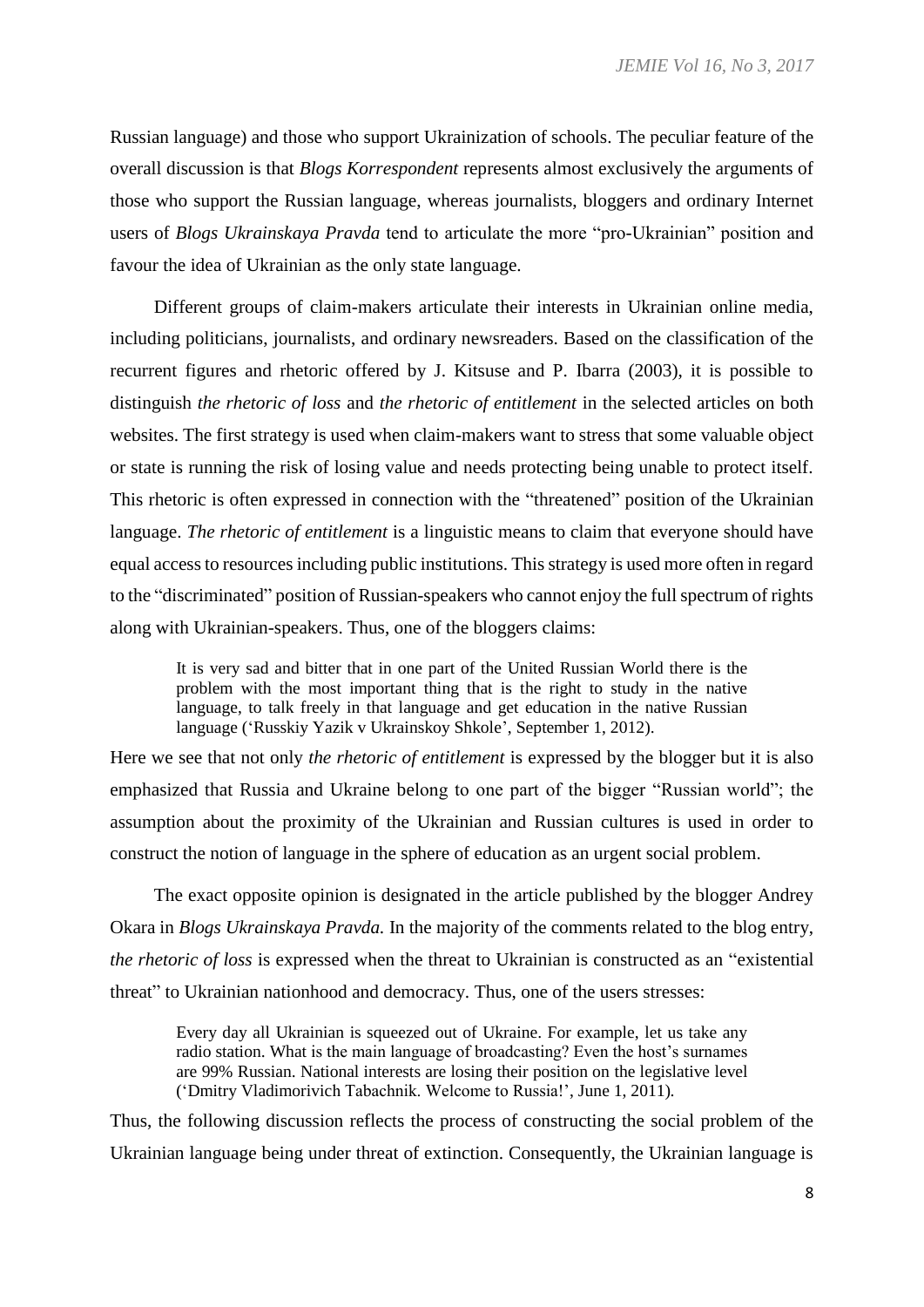closely intertwined with the notion of national interests and is the main prerequisite for Ukraine as an independent and sovereign state. In this case, establishing Russian as the regional language and the reforms of Dmitro Tabachnyk aimed at increasing the influence of Russian are constructed as a *threat* to the notion of Ukrainian sovereignty. Moreover, it is stressed that Ukraine can only exist independently when the state language is protected, especially from the influence of the Russian language and "the Russian world". Thus, Andrey Okara states:

Russian language is a means of communication but it is not a symbol of brother unity [братского единения] and superiority, not as a sign of love for Russia, not as indicator of the greatness of the Russian culture, not as a ticket to the [Russian World], not as a memory of the common past and not as a dream of the common future ('Dmitry Vladimorivich Tabachnik. Welcome to Russia!', June 1, 2011)*.*

In contrast to the opinions expressed in *Blogs Korrespondent,* where Russia and Ukraine are often depicted as culturally proximate, the publications and comments in *Blogs Ukrainskaya Pravda* reflect the discussion where Ukraine is constructed as an independent state and, most important, independent from Russian political influence. In this case, the role of Russian is reduced to the language of communication.

The notion of Ukrainian identity is one of the main points of clash between the readers of *Blogs Ukrainskaya Pravda* and *Blogs Korrespondent.* Interestingly, the identity problem of the highly Russified Eastern and Southern regions of Ukraine is constantly coming up not only in the publications of 2011-2012, but also after 2014, when the Ukrainian political crisis had reached its culmination. '90 % of the people aged 18-35 have Ukrainian ideas in mind, despite the fact that they speak Russian, considering it as a product of Ukraine (but not as Russian property)' ('Dvuyazychie dlya Ukraini – blago, a ne vred', September 9, 2011). Thus, the Ukrainian language is constructed as an important signifier of the Ukrainian culture and, most important, of Ukraine's survival as the nation and political community.

In contrast to this opinion, one of the *Korrespondent* bloggers Yuri Lipchevskiy claims, 'historically we were the part of the bigger Russian-speaking space. A lot of Ukrainians identify themselves with Russians or Russian speakers' ('Dvuyazychie dlya Ukraini – blago, a ne vred', September 9, 2011). Further, he expresses *the rhetoric of entitlement*:

We need a new language law. It should provide equal opportunities for the development of Ukrainian citizen and promote equality. Discrimination based on language restricts freedom. It is impossible to be happy talking in a non-native language ('Dvuyazychie dlya Ukraini – blago, a ne vred', September 9, 2011).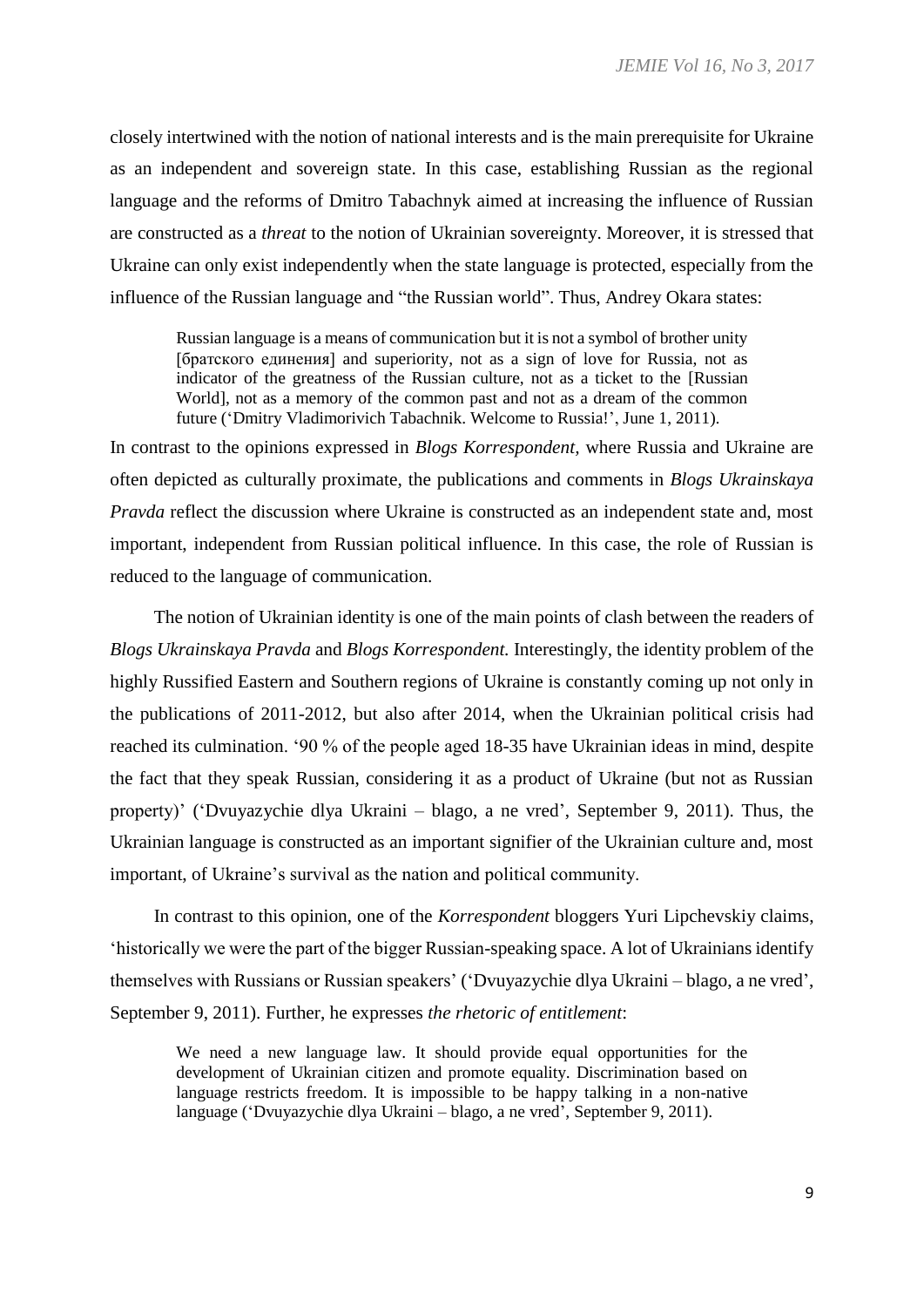The common characteristic of the selected materials is that bloggers often accuse the Ukrainian government and politicians of the speculations on the language issue. Ukrainian journalist Yuri Lukshits analyses popular myths regarding the establishment of the second state language and arrives to the conclusion:

Any political force does not need this law [the language law of 2012], this question has been raised only to get some political points; the law will not come into force, and only because the discussion of this law will be raised in order to attract the electorate ('Mifi o Vtorom Gosudarstvennom', June 19, 2013).

The situation in Ukrainian secondary and higher education is often compared to other countries. For instance, Ruslan Bortnik claims that the experience of Canada and Finland can be valuable for Ukraine. In his opinion, both countries succeed in integrating national minorities. For example, in Finland, where there are only 6% Swedes, all opportunities for getting education in their native language are open. Thus, Bortnik claims, 'the project of multilingual education and the politics of multiculturalism is the most appropriate for multicultural and multilingual Ukraine'('Aspekti Multilingvalnogo Obrazovaniya v Mire: Opyt dlya Ukraini', June 6, 2012). Here the notion of Ukrainian national identity also comes into focus where contemporary Ukraine is depicted as a multilingual and multinational country that should adopt successful international experience.

The controversial reforms in the system of education proposed by the former Minister of Education Dmitro Tabachnyk led to vigorous public debates that is expressed by different discursive strategies, e.g. in *the rhetoric of loss* and *the rhetoric of entitlement*. Both Russian and Ukrainian speakers are constructed as the "victims" of contemporary nationalization politics and the manipulations of Ukrainian politicians. While *Blogs Korrespondent* largely reflects the position of the "victimized" Russian speakers and the argumentation pattern of the necessity to establish Russian as the second state language, the discussions in *Blogs Ukrainskaya Pravda* generate more intense and heated debates on the notions of Ukrainian national identity and language policy that remains a highly contested issue. However, as the subsequent analysis shows, the arguments in favour of Ukrainian and Russian are almost equally distributed in the publications on two websites. In the period of 2013-2015, when the political turbulence in Ukraine reached its peak, the notion of Ukrainian national identity and the balance of power between Russian and Ukrainian has been significantly changed, which will be thoroughly analysed in the next section.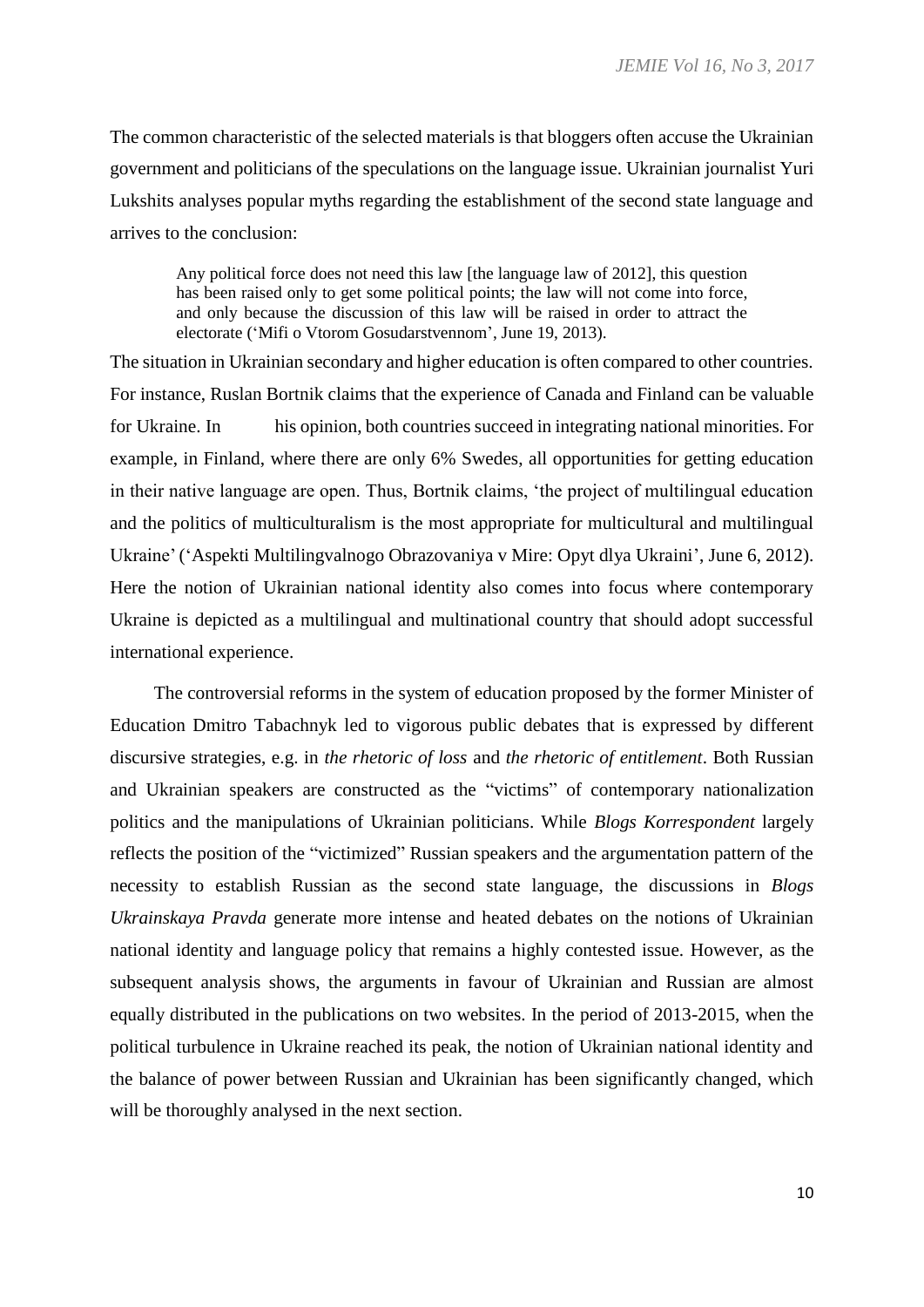### **3. Debates on the role of languages in education in Ukraine in 2013-2015**

The period of 2013-2015 has become a crucial point in the political development of Ukraine. *Euromaidan* or *the Revolution of Dignity,* the Russian-Ukrainian conflict and the annexation of the Crimea in 2014 have raised the question of Ukrainian national identity again. The media space was predominantly occupied by the war on Donbass and the Crimean problem in the period of 2013-2015; however, the debates over the language of education came into focus again. In order to find out the main argumentation patterns and the points of clash related to language policy and education, several news websites will be analysed in the following section.

*Novoe Vremya, Zerkalo Nedeli* and *LiveJournal* are chosen as the main source of empirical material. *Novoe Vremya* (http://nv.ua) is a weekly journal and news website that was established in 2014 as an attempt to create an independent and unbiased news website. According to the results of the research, *Novoe Vremya was* among the 15 most visited websites in 2015, along with *Zerkalo Nedeli* (http://zn.ua) that was also included in the sample ('NV Opredelilo 15 Samikh Populyarnikh Ukrainskikh Novostnikh Saitov', December 3, 2015). The discussion on the role of the English language in the sphere of education can be found on http://Victorshestakov.livejournal.com/ that is also included in the final sample.

The Minister of Education Sergei Kvit supported the President's initiative to make 2016 the year of the English language and referred to Estonian experience where university entrants were supposed to have a good command of English. In his interview, he also touched upon the problem with the Russian language that was expressed in *the rhetoric of loss* in relation to the "vulnerable" and "threatened" position of the state language. In his opinion, Ukrainian is considered as the language under threat:

How to deal with Russian? Well, as with any other language. I do not propose to eliminate it. In the end, there are films and literature. We should take care of all languages but Russian has not suffered so much as Ukrainian, Greek or Crimean Tatar ('Ministr Obrazovaniya Kvit Rasskazal NV, Skol'ko Yazikov Budut Uchit' Ukraintsy i Stanut Li Vikorchevivat' Russkiy', June 9, 2015).

His statement caused a provocative debate on the role of Russian. Thus, one of the users expresses the *rhetoric of entitlement*, but in relation to the "discriminated" position of Russian speakers in Ukraine, 'Russians, congratulate you! We are now a national minority. They even tell that Russians are not oppressed with such an attitude towards Russians and the Russian language!' ('Ministr Obrazovaniya Kvit Rasskazal NV, Skol'ko Yazikov Budut Uchit' Ukraintsy i Stanut Li Vikorchevivat' Russkiy', June 9, 2015).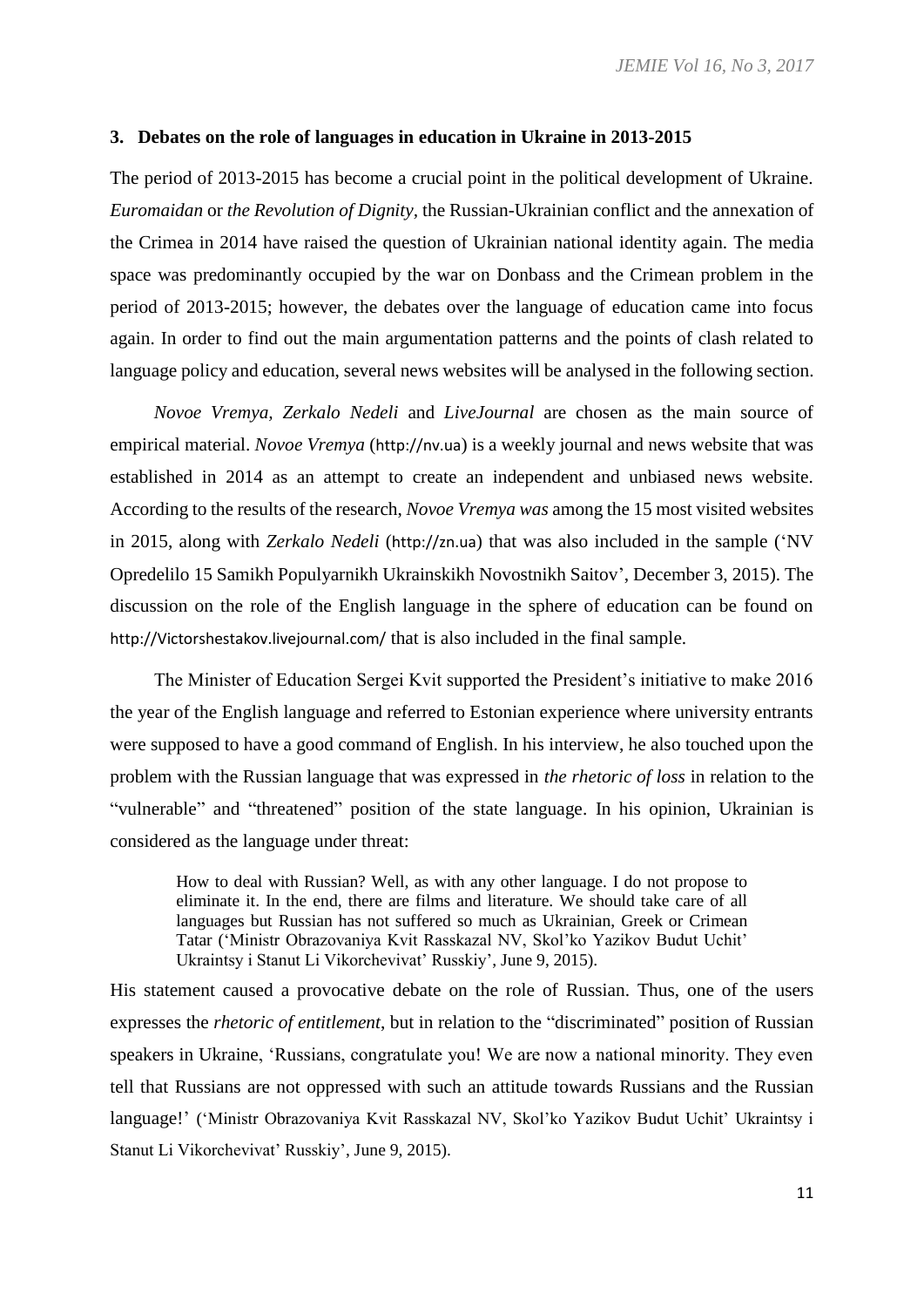Another user disagrees with this statement, but refers to the oppression of the Ukrainian language in the Crimea:

Why are you not a national minority? Should we need to praise you like Gods? Why are you oppressed? Oppression is when it is prohibited to talk in Ukrainian in the Crimea, when you are persecuted because of the Ukrainian flag ('Ministr Obrazovaniya Kvit Rasskazal NV, Skol'ko Yazikov Budut Uchit' Ukraintsy i Stanut Li Vikorchevivat' Russkiy', June 9, 2015).

*The rhetoric of loss* in relation to the Ukrainian language is extensively used in the selected materials. Internet users commenting on both www.nv.ua and www.zn.ua often claim that the state language in Ukraine needs to be protected, being unable to protect itself. Oksana Onischenko, a columnist in *Zerkalo Nedeli,* wrote a provocative article 'Do you speak porusski?' ['Do you speak Russian?'] that received 422 controversial comments. She emphasizes that the Ukrainian government should pay meticulous attention to the state language and protect it.

One of the participants of the debate expresses *the rhetoric of unreason* by considering the governmental measures to support education in Ukrainian as *"deliberate Ukrainization"* that is considered to be useless and harmful for the Ukrainian political development. In response to this opinion, another user expresses *the rhetoric of loss* in relation to the Ukrainian language:

Where do you see Ukrainization? The number of hours for the Ukrainian language are constantly reduced, Ukrainian schools are closed or they are converted to the Russian language of instruction, Ukrainian mass media and publishing are abolished ('Do you Speak Po-russki?', February 7, 2015).

These statements cited above represent a typical *argumentation pattern* where the existential threat to Ukrainian and, thus, to national survival and national identity, is constructed in the public discourse of Ukrainian online media. Moreover, Ukraine is constructed as the only legitimate places where the state languages can be developed and spoken and, consequently, should be protected by the state.

Another *argumentation pattern* that appears quite often in the selected publications is connected with the role of the Russian language that has also become a point of clash in the Internet discussions. While Ukrainian is constructed as a key element of Ukrainian nationbuilding, Russian is described as a means of communication and an important factor in economic development of the country and personal success. *The argumentation pattern* that is expressed in Ukrainian media is that Russian deserves a higher status in Ukraine because it is a native language for millions of Ukrainians. 'The Russian language should become the state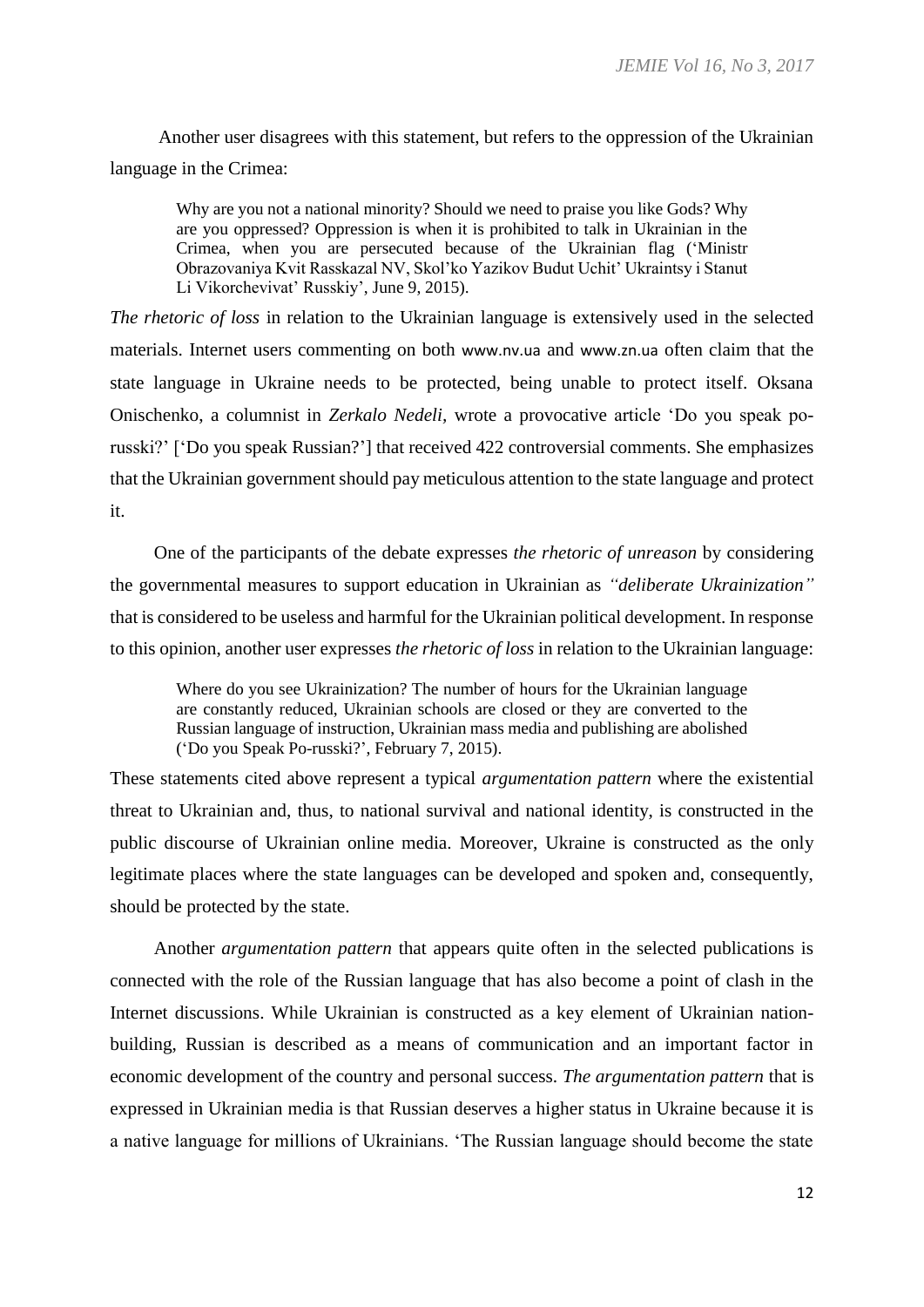language. Russian is a real prospect and is not invented by some obscure strangers' ('Do you Speak Po-russki?', February 7, 2015).

The intensification of the public debates on language policy happened in 2014-2015 when the newly elected President of Ukraine Petr Poroshenko proposed to give a special status to the English language and to eliminate the duplication of the records in the Russian language in Ukrainian passports. As it is stated in the article 'Instead of Russian. Poroshenko proposed to give a special status to English', published on www.nv.ua, 'Poroshenko noted that English should become the main foreign language in the system of education' ('Vmesto Russkogo. Poroshenko Predlozhil Dat' Osobiy Status Angliiskomu Yaziku', October 3, 2014). For this purpose, he proposed that 2016 should be the notified as the year of the English language. Moreover, he supported the idea to eliminate the duplication of the passport records in Russian:

I support Ukrainian people's indignation to the duplication of the information in the Ukrainian passport in the language of the state that is officially recognized by the Verkhovna Rada as acting aggressively against Ukraine. Taking into account the patriotic position of the people signed the petition as well as the inclination of the Ukrainian society to integrate into the European Union; I consider that all records made in Russian should be substituted by the records in English as the language of international communication ('Inglishizatsia Ukraini v chest svobodi ot dostoinstva', November 22, 2015).

The fact that Poroshenko raised the question of English certainly demonstrates that, at least, political leaders, are trying to question the future of Ukraine. For them, English has become a way of distancing from the Russian aggression and politics and a means of integrating into Europe. This trend is also observable in the continuous analysis of the online discussions on education in post-Euromaidan Ukraine. In this statement, Ukrainian national identity is constructed in the strong opposition to the Russian politics where Russian is articulated as the language of the *occupying country*. Moreover, the increase in the national consciousness and patriotism of Ukrainians are seen as important prerequisites of the Ukrainian integration into the EU; Europe also serves as the focal point and a particular system of political values that form Ukrainian nationhood after Euromaidan. This conclusion corresponds to the results of the research project led by V. Kulyk (2015) who proved:

In terms of self-reported change in attitudes "over the last year," respondents in 2014 reported having better feelings about the Ukrainian language, with 35 percent reporting at least some change for the better and only 6 percent feeling a change for the worse.

The "Europeanization" tendency is finely illustrated by the statement of Oksana Onischenko who claims that 'I am not against the Russian language. I am in favour of Ukrainian. And I am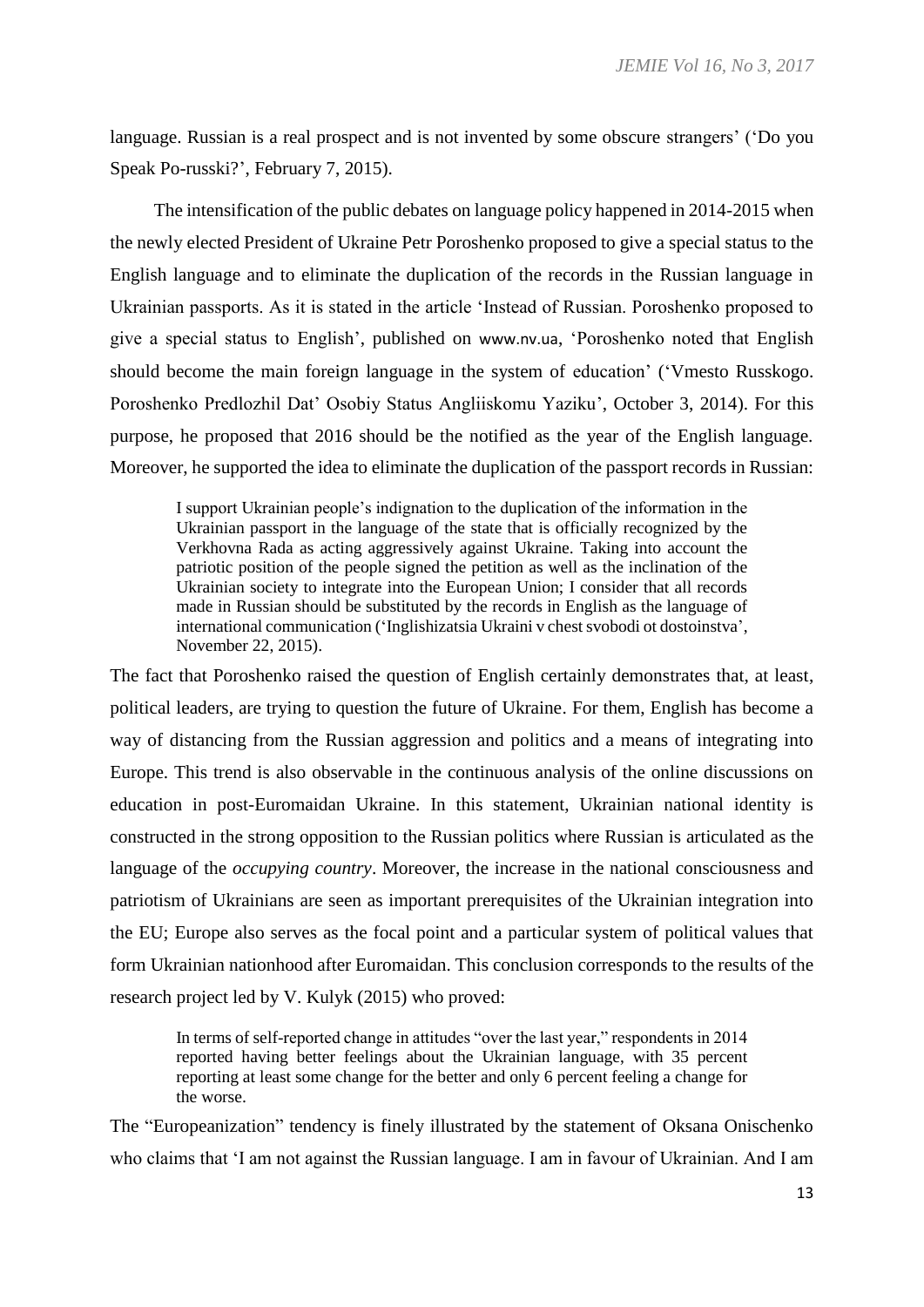for European prospects' ('Do you Speak Po-russki?', February 7, 2015). Thus, Ukrainian is constructed not only as a key marker in national identity but also a necessary prerequisite for entering Europe.

The discussion of Poroshenko's proposal to establish English as the main working language in education can be also found on *LiveJournal.* Viktor Shestakov [\(http://viktorshestakov.livejournal.com/\)](http://viktorshestakov.livejournal.com/) critically examines the President's initiative in his article 'Anglicization of Ukraine' and claims that it is a new fraud scheme proposed by Poroshenko within the framework of the state Russophobe politics. The blogger is extremely critical about the outcome of the reform; further in the text he states; 'now the citizen of Ukraine are immersed in the severe economic crisis where the foremost question is the issue of survival and not the language' ('Inglishizatsia Ukraini v chest svobodi ot dostoinstva', November 22, 2015).

Ukrainian sources selected for my analysis (*Zerkalo Nedeli, Novoe Vremya* and *LiveJournal*) represent an excellent example of how different discursive and rhetorical strategies are used to construct the issue of language policy as a social problem in Ukrainian discourse. The Ukrainian case of social problems construction is definitely unique and challenging, since the contradictory claims about two main languages are expressed by different groups of the population. As the subsequent analysis shows, the claims about Ukrainianspeakers' discrimination are often articulated by the politicians and officials who are supposed to play the role of problem bearers and to be responsible for resolving the problems articulated by other groups of the population who are not in power (for instance, Russian-speakers' perceived discrimination). In the case of the exclusive claims about either Russian- or Ukrainian-speakers' discrimination, politicians' role is not limited to responding the claims; they also act as claim-makers when the discussion is linked to the problem of the state language.

Thus, the question whether Russian or Ukrainian should be protected in Ukraine remains the main point of clash between the discussants. Cultural and, consequently, political boundaries between "Russians" and "Ukrainians" are constantly redrawn and reflect the main argumentation patterns regarding the use of languages. Thus, the Ukrainian language is constructed as a key marker of national identity and national survival and a chance for entering the European Union; Ukraine is often portrayed as the only legitimate place on the planet where Ukrainian can be preserved, while Russian is perceived as either a means of communication or the language of the *occupying country* and the threat to Ukrainian unity and political stability*.*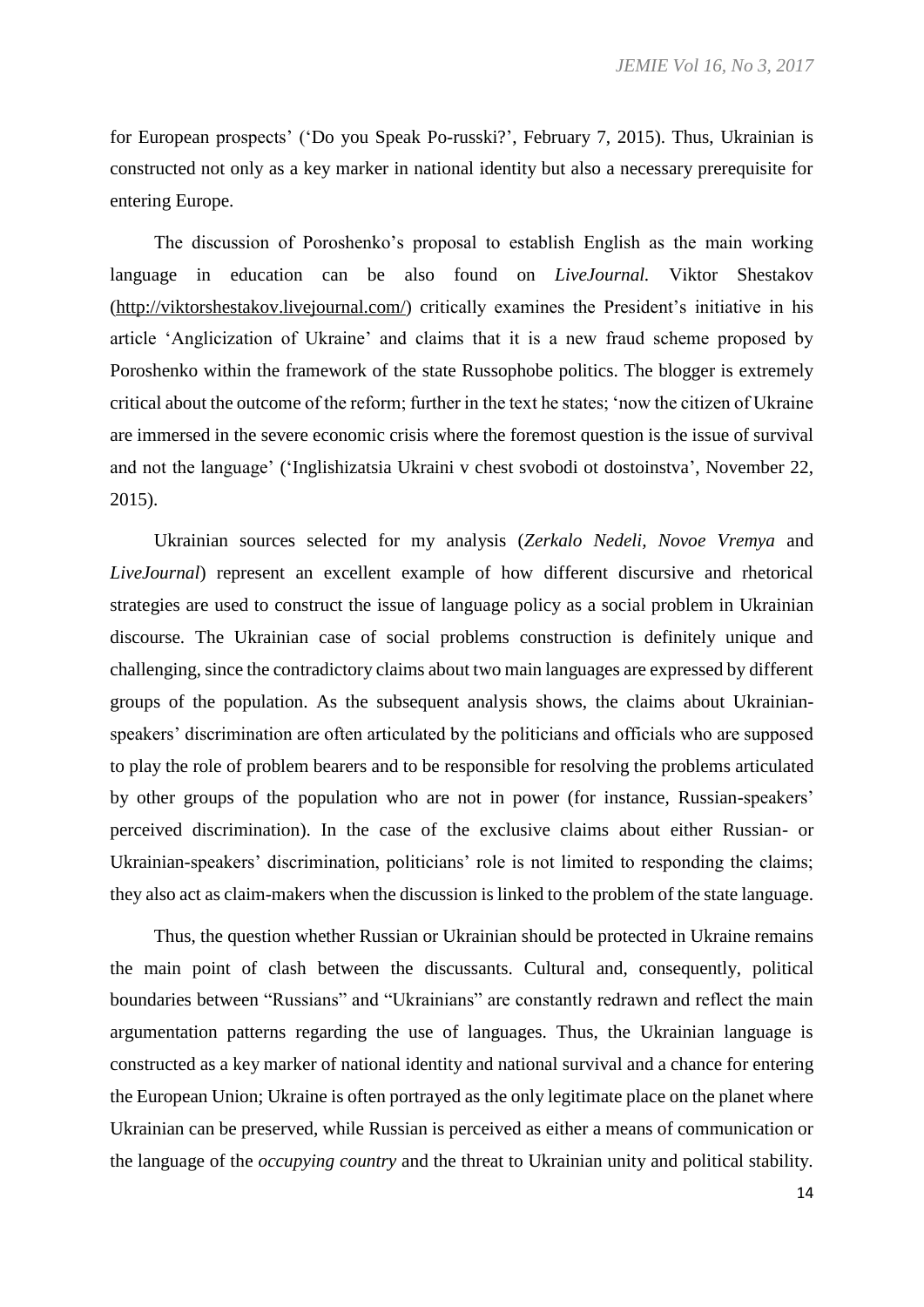The overall analysis reflects also the rise of the patriotic moods and nationalist arguments in favour of Ukrainian as the only state language, especially in comparison with the period of 2011-2012, where the arguments of the 'Slavic brotherhood' were still present in the public discourse. Anti-Russian sentiments and reorientation towards the West (i.e. English at schools and universities) are the main characteristic of the overall discussion of the educational initiatives in the period of 2013-2015.

#### **4. Public debates on the adoption of the new language laws in 2017**

Since 2013 when *the Revolution of Dignity* and the subsequent Russian aggression took place, the course of the political development in Ukraine continues to attract meticulous attention of international academia and politicians who attempt to investigate the changes in self-perception of Ukrainians and understanding of Ukraine's legitimate place in the world. After 2013-2014 when the language problems were fuelled by the military intervention of the Russian troops and an attempt to abolish the 2012 language law, the period of 2017 has become a turning point in the overall discussion of Ukrainian language policy and national identity. In January 2017, the deputies of *the Verkhovna Rada* initiated the discussion of the three language drafts aimed at the stable increase of the role of the Ukrainian language in all spheres of public life. Since 2014, when the deputies tried to abolish the notorious law of Kivalov-Kolesnichenko which provided regional status for the Russian language in several Ukrainian regions, the public debates that took place in 2017 have become the first fully-fledged attempt to rearrange the new language order in the rapidly changing political environment in Ukraine. Ukrainian deputies registered three laws, No. 5556, 5669 and 5670, aimed at 'protecting the public status of the Ukrainian language, societal integration and strengthening the state and territorial unity of Ukraine'. Moreover, the deputies proposed to establish a special institution that will punish those whose level of Ukrainian is insufficient. In its essence, this organization is similar to the Language Inspection in Estonia and the Centre for the State Language in Latvia.

The reforms of the legislation of the language use went further—in September 2017, the President of Ukraine proposed to introduce Ukrainian as the only language of instruction at schools of national minorities, which polarized the Ukrainian society and caused an extremely negative reaction of some European politicians. Altogether, these important decisions in the sphere of language use and education have subdivided the country into two "camps" and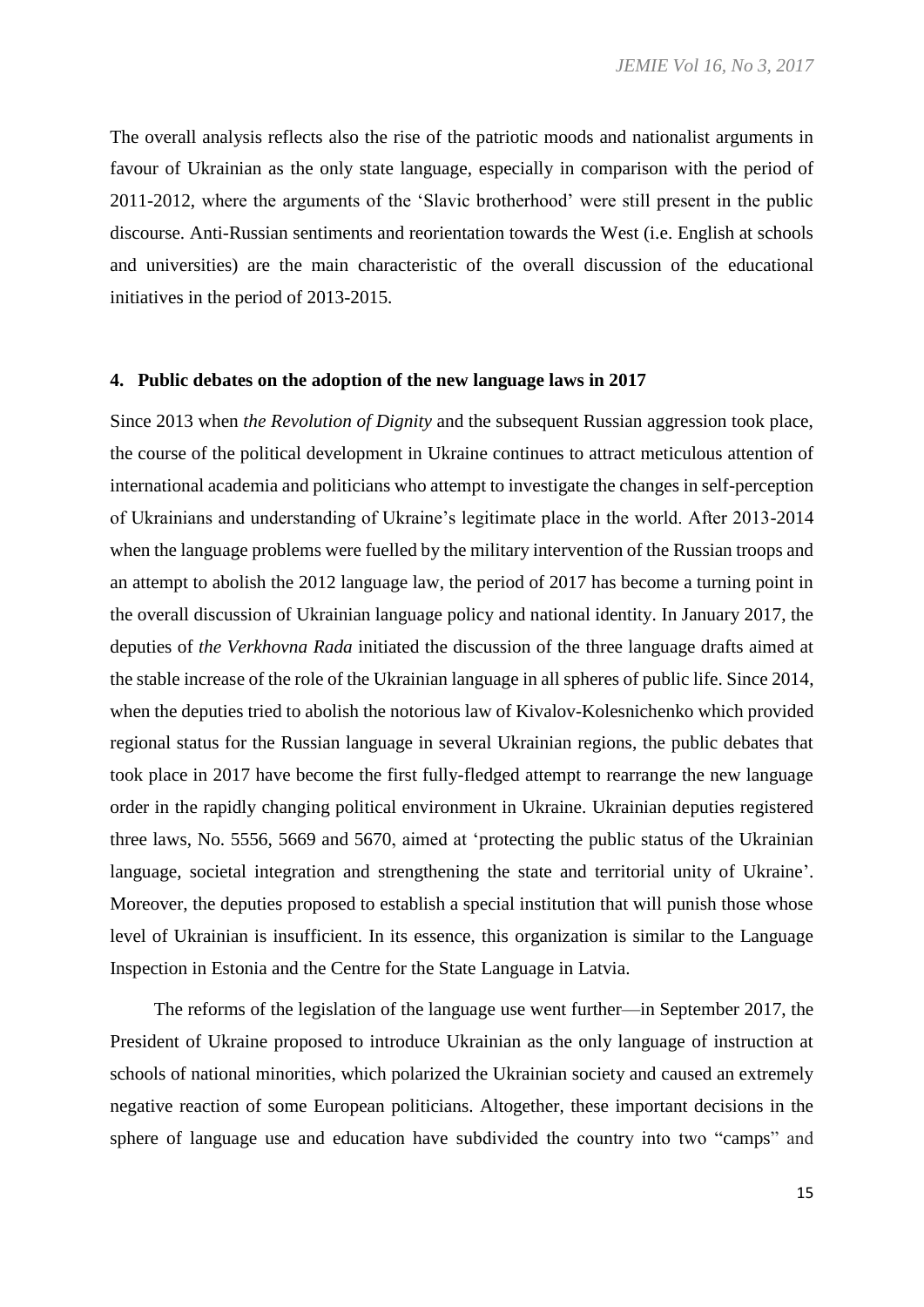intensified the debates in the public. The debates analysed in this section cover overall Ukrainization efforts discussed above, including the sphere of education.

Social media, news websites and blogs have become a platform for intense public discussions of the new wave of Ukrainization proposed by politicians. I have chosen two websites for further empirical investigation: news website *Novoe Vremya* (http://nv.ua/) and *Blogs Korrespondent* (http://blogs.korrespondent.net/). The decision to focus on these particular websites is determined by two criteria: *the diversity of publications* and *media coverage*. These two sources offered a large number of articles, comments, and experts' opinions on the new language laws and educational reforms and covered a great variety of opinions and arguments that will be studied carefully in the following section. The analysed period includes all publications from January 2017 until the end of September 2017 when the most heated debates took place.

Generally speaking, the analysis of both websites indicates the dominance of the comments and articles in favour of the state language, proving the growing tendency of the Ukrainian language 'victimization' which became extremely visible after 2013. However, despite the overwhelming dominance of the arguments in favour of the state language, some statements that support the Russian language were also marked out in the selected materials.

Social actors who articulate that the problem of the Ukrainian language exists in the society include various groups such as politicians, experts, journalists and ordinary Internet users who posted their comments on the news websites. For instance, the interview with the authors of the language laws was published on http://nv.ua/ where Andrey Teteruk, the member of the party 'People's Front' claims, 'Ukrainian is the state language of the country. Public institutions must provide an opportunity to communicate and keep the records in the state language. That is absolutely normal' ('Mova-emigrant: Parlament perevisyvayet zakon o yazyke – Pochemu poshel shkval negodovaniya i sporov?', January 23, 2017).

Thus, purpose of this argument is to emphasize the central role of Ukrainian in all spheres of public life and claim that the state language is the guarantee of societal integration and unity. Moreover, the knowledge of the state language is constructed as a means of national and cultural survival of Ukraine. For instance, Yaroslav Ageyenko, an ordinary Internet user, states, 'there will be no Ukraine without the Ukrainian language, culture, history and identity' ('Movaemigrant: Parlament perevisyvayet zakon o yazyke – Pochemu poshel shkval negodovaniya i sporov?', January 23, 2017).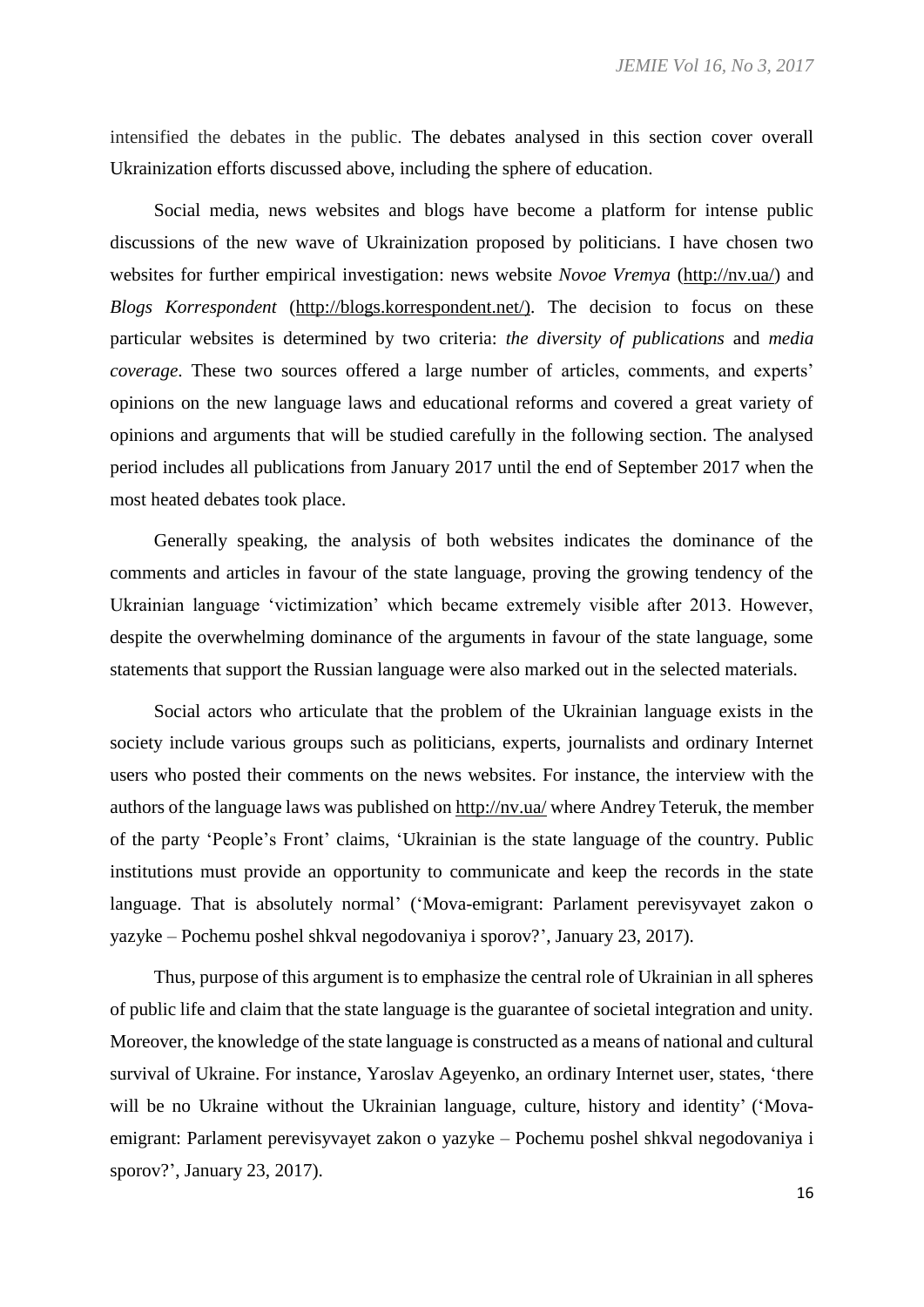In some of the statements, the language is understood not only as a key marker of national identity but also as an effective method of preserving the territorial and political integrity, mainly from the influence of Russia. Thus, one of the users stresses:

The state should have only one language. And it is simply the self-preservation instinct because the existence of several state languages can become a reason for aggression (the mechanisms are well-known and well-argued). You can communicate in different languages but there should be only one state language. Moreover, the language should be unique, so that nobody will encroach on it. And this language is Ukrainian ('Yazykovoy Zakon: prodolzhaite pomogat' Kremlyu', January 25, 2017).

Some of the visitors of http://blogs.korrespondent.net/ also use *the rhetoric of loss* in relation to the 'weak' and 'vulnerable' position of the state language in Ukraine. For instance, one of the Internet users argues:

All civilized nations try to protect their languages. Russian is not despised in Ukraine; people speak it even better than Ukrainian. The state language of Ukraine is Ukrainian, and, therefore, the main duty of Ukrainians us to speak their language ('Yazikovoy vopros: chem gordites', devochki?', September 12, 2017).

The frequent use of this argumentation pattern indicates that many Ukrainians feel that the position of the state language is "threatened" and that the state needs to focus on preserving the unique cultural identity and territorial integrity of Ukraine. Thus, the state language is understood as a means of uniting the country.

Like those social actors who argue that Ukrainian-speakers' rights are infringed in Ukraine, the second group of claim-makers admits exactly the opposite—total Ukrainization of the public space is the violation of the rights of Russian-speakers. For instance, one of the top experts of *Blogs Korrespondent* Viktor Medvedchuk argues:

And then, what should we do with the Constitution of Ukraine, its tenth article, which "guarantees the free development, use and protection of Russian and other languages of national minorities"? This is the most outrageous example of replacing the force of the law by the right of the force ('Pochemu USA nravitsya prinyatiy VR zakon ob obrazovanii', September 13, 2017).

This opinion is supported by the Ukrainian deputy Evgeniy Muraev who stresses:

We are the "patchwork", multinational, whose borders had always been created by our neighbours. Only 26 years ago different nationalities with different languages and religions voted for united, independent Ukraine. And now these people and their descendants are trampled into the dirt and are told that they are "pseudo-Ukrainians ('Na yazike nasiliya', May 23, 2017).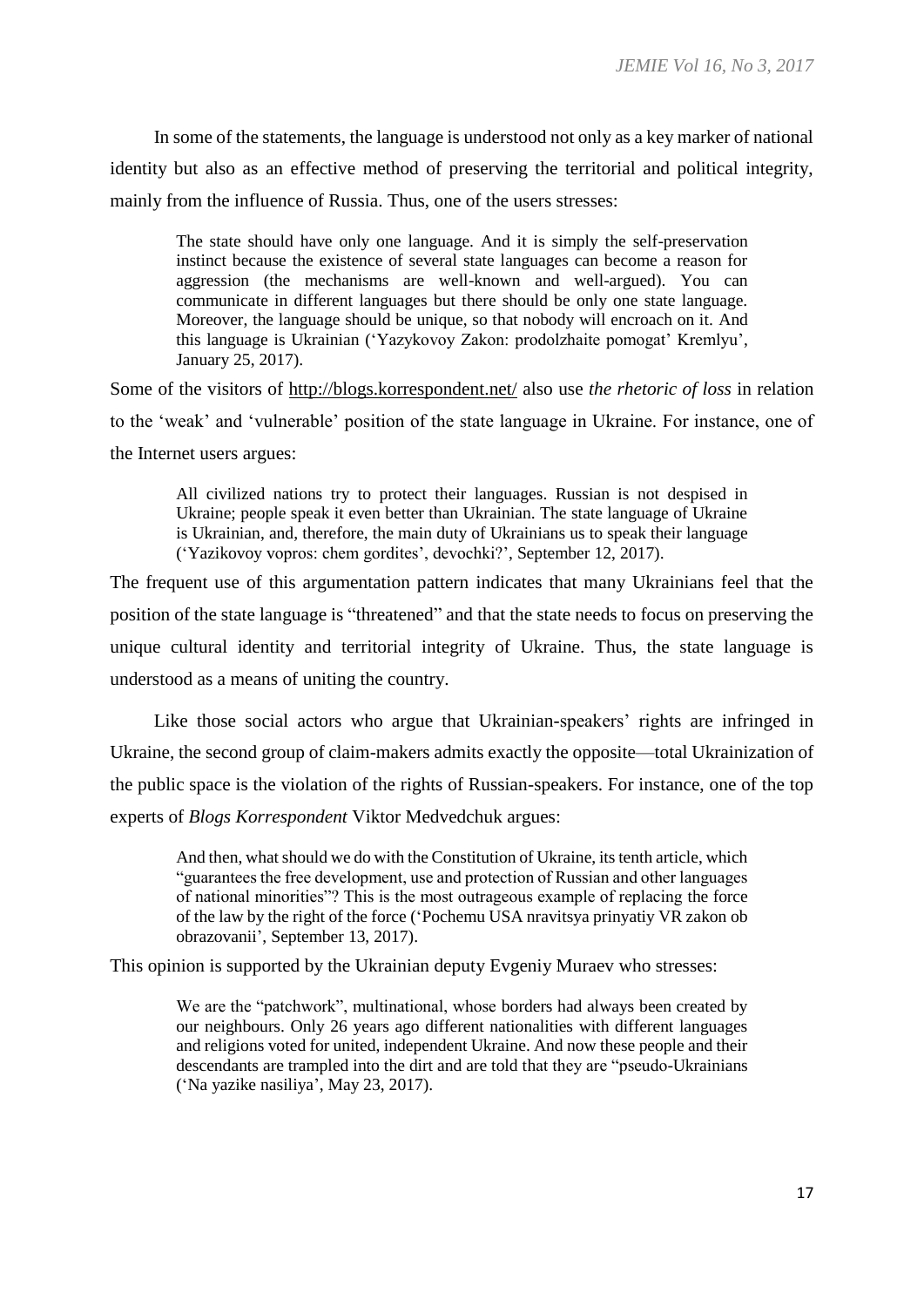The metaphor of "patchwork" used to emphasize the multinational character of contemporary Ukraine illustrates a more inclusive view of Ukraine that respects the rights of Ukrainian- and Russian-speakers and other minority groups.

This inclusive view of the Ukrainian nation is shared by some visitors of the news website *Novoe Vremya.* Thus, one of the users stresses that:

Ukraine is a bilingual country, the same situation exists in many countries. And if I have the right to know and to speak Ukrainian. I will also demand the right to communicate in Russian. The hatred towards the Russian aggressor should not be transferred to the language and its speakers – it is the right way to the collapse of the country ('Razgovor na ravnykh', January 29, 2017).

The statements mentioned above are used in order to claim that Russian-speakers should have equal access to resources including public institutions along with Ukrainian-speakers.

In contrast to those claim-makers who argue that Russian-speakers' rights are violated in Ukraine, the opposite side of the discursive conflict applies a more exclusive vision of Ukrainian national identity. The characteristic feature of the claims about the special protection of Ukrainian made by politicians, experts, journalists, Internet users etc. is the discursive opposition of Russia and Ukraine which has become even more visible since 2015. As some of the arguments mentioned above illustrate, Ukrainization is understood by this group of claimmakers as an attempt of decommunization. Thus, Russia is often depicted as a 'backward', 'totalitarian' country and, consequently, Russian as the remnant of the Soviet regime that oppressed everything Ukrainian. For instance, user Vadim Schutskiy stresses:

Actually Russian is nothing more than a vestige of the Soviet and imperial eras. There is no practical interest in it. Nowadays the practical interest lies in the knowledge of English (more and more information published in this language). The legislation should require to learn Ukrainian as the state language and not to impose Russian ('Pochemu ukraintsev tak volnuet yazikovoy vopros', February 1, 2017).

This opinion is shared by Ukrainian writer Andrey Bondar' who reflects on the future path of Ukraine's political development. Further, he argues:

Is not it enough reason to be optimistic that we have found the strength to overthrow the authoritarian government, is it? And our three-year confrontation with one of the most dangerous empires in this dirty war – is not it the reason for further optimism? ('Net nikakogo tretyego puti, nel'zya zhit' v koridore. Pisatel' Andrey Bondar' – o meste Ukraini v mire', March 1, 2017).

In these statements, it is stressed that the political and cultural trajectories of Russia and Ukraine are totally different. This view prevails in the selected materials, especially in the articles and comments published on http://nv.ua/. In comparison with 2012, when the arguments about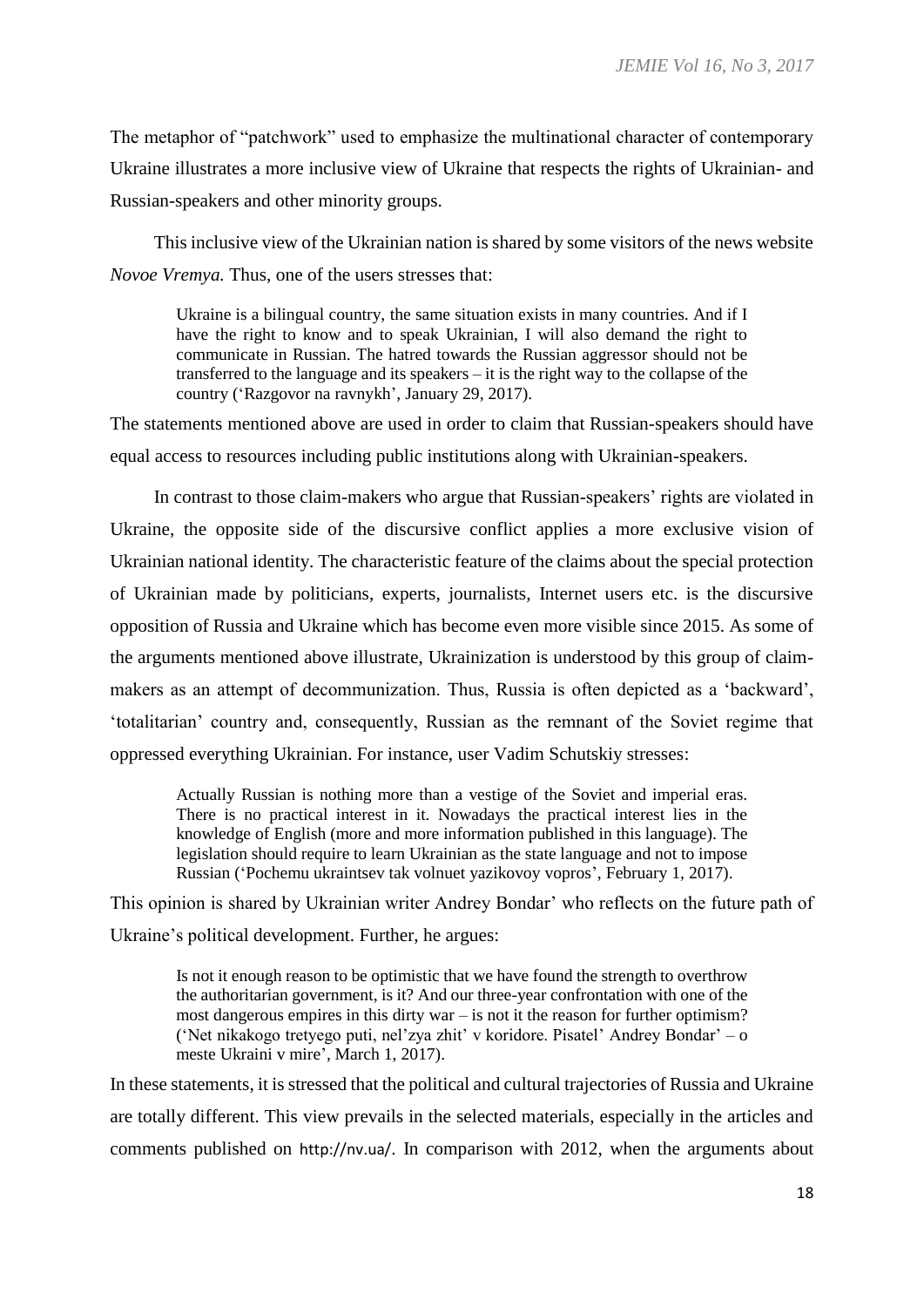"brother unity" were still present in the overall debates on language policy and education, the analysis of the publications in 2017 reveals the clear dominance of the anti-Russian sentiments, which is clear and understandable in the situation of the military confrontation and information war between two countries. Some users even insist on the ideological opposition of Russian and Ukraine. For instance, one of the readers of *Novoe Vremya* claims:

We must articulate in our society and understand that the conflict is not languagebased but value-based. If we talk about our neighbour, the things done by the Russian government are unacceptable – organizing bloody battles by the mass applause of its fellow citizens. And that is not the question of language, it is the issue of values ('Yazykovoy Zakon: prodolzhaite pomogat' Kremlyu', January 25, 2017).

Thus, Russian is attributed the "barbarian" values characteristic for the empires; on the contrary, Ukraine is depicted as a "truly European", non-aggressive nation. This essentialized view of the Ukrainian values is widespread among the comments in the analysed discussion.

Recent Ukrainization efforts in the sphere of education have attracted meticulous attention from European politicians and Ukrainian experts. The proclaimed aim of the educational reforms is to increase the use of the state language at schools of national minorities. This initiative caused an ambiguous public reaction. For example, Viktor Medvedchuk tries to construct the "threat" to Ukraine's unity and territorial integrity by oppressing Russian and other language of national minorities. Further, he claims:

According to the experts' opinions, discrimination on the basis of language will lead to total ignorance and fuel the confrontation in the society. The new education law is launching an irreversible process of destroying the integrity of the Ukrainian nation-state, because the Ukrainian language will be doomed without Russian and interaction with other minority languages ('Pochemu USA nravitsya prinyatiy VR zakon ob obrazovanii', September 13, 2017).

Both statements mentioned above illustrate that Russian acts as the guarantee of Ukraine's survival as a nation and its integrity. This view is opposite to the one expressed by claim-makers who construct the problem of the Ukrainian language. The latter consider Ukrainian as an integral part of the nation-building project and the prerequisite for Ukraine's political stability and unity.

The education law aimed at complete Ukrainization of schools of ethnic minorities led to the intense public debates among European politicians. Many Ukrainian bloggers refer to the principles of European democracies in order to criticize the governmental initiative. For example, Medvedchuk cites the words of the Minister of Foreign Affairs of Hungary who admits: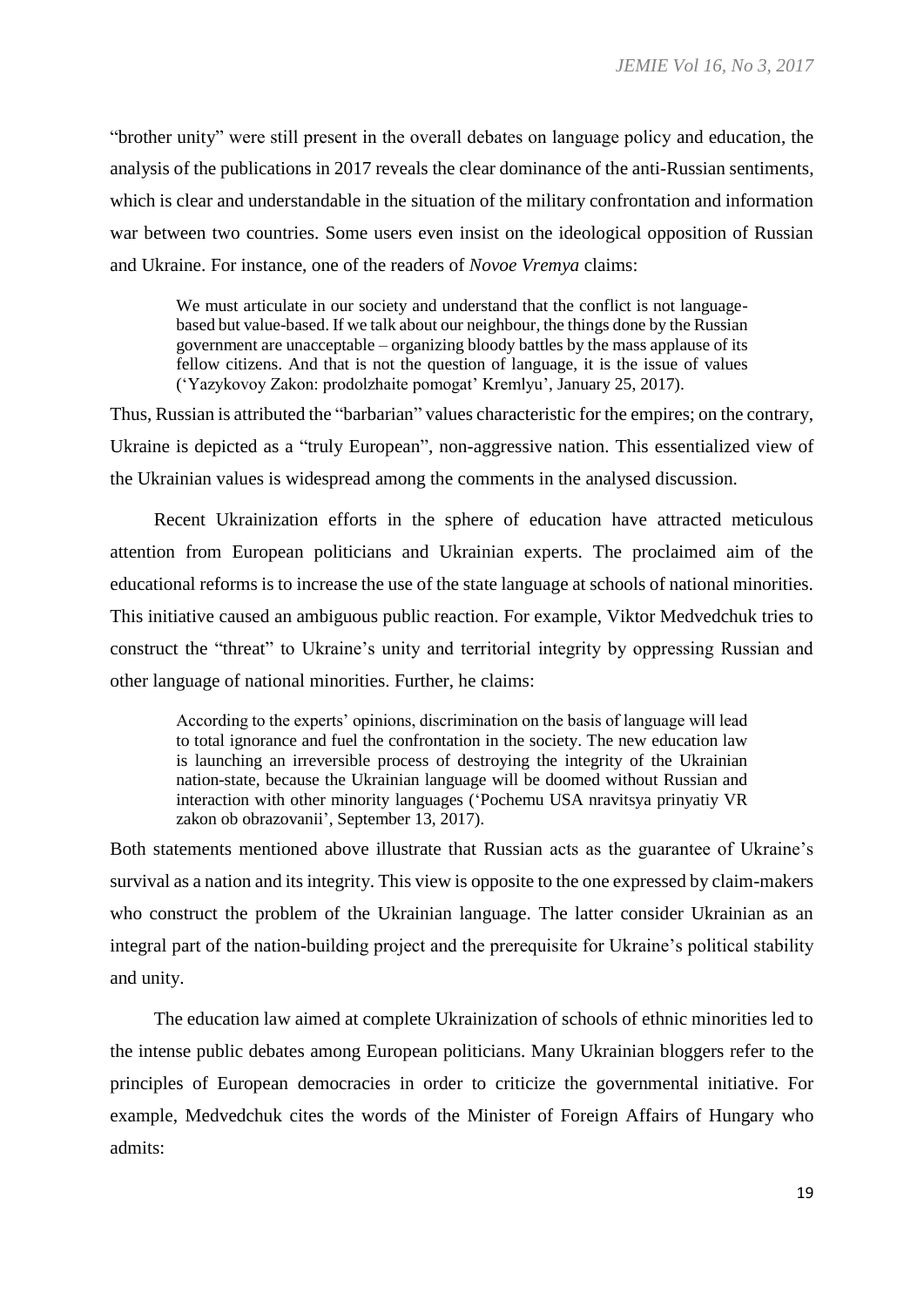Ukraine has betrayed Hungary by making amendments in the education law that severely violates the rights of the Hungarian minority. It is extremely shameful that the country that seeks to develop closer ties with the European Union made the decision which in the total opposition to European values ('Pochemu USA nravitsya prinyatiy VR zakon ob obrazovanii', September 13, 2017).

In the above statement, Ukraine is constructed as a non-democratic state that ignores the rights of other minority groups and is discursively opposed to the image of 'true' Europe that is supposed to be multinational, multilingual and respectful to all cultural and linguistic groups. This view is supported by the Ukrainian priest who published his opinion on http://blogs.korrespondent.net/. Thus, he argues that 'it may seem strange but all these laws directly contradict the European integration course of Ukraine. In Europe, it is normal to give maximum freedom in using the languages of national minorities' ('Pochemu bez russkogo yazika Ukraina mozhet prevratitsya v stranu Sharikovikh', February 20, 2017).

The overall discussion of the Ukrainization laws in the sphere of education and mass media reflects the existence of two conflicting discourses of language policy. On the one hand, the significant proportion of the articles and comments published in *Novoe Vremya* and *Blogs Korrespondent* reflects a growing tendency of the support for the Ukrainian language as a key marker of national identity and the holder of the state sovereignty and political independence. On the other hand, the sentiments about Russian-speakers' discrimination are still present in the public discourse on language policy, aggravated by the adoption of the education law aimed at complete Ukrainization of the schools of national minorities. Both sides of the discursive conflict are represented by various groups of claim-makers including politicians, experts, artists, clergymen, European organizations and ordinary Internet users. Two groups argue about the legitimate place of their community in Ukraine, the perception of Ukraine in the world, the role and status of both languages and Ukraine's identity. Those who express the nationalist arguments in favour of Ukrainian as the only state language often view Russian as the "language of aggressors" that needs to be eliminated from Ukrainian public space and exploit a more exclusive view of the nation based on the knowledge of the state language. For them, Ukrainian *Europeanness* is associated with respect for Ukrainian, and Ukraine is constructed as a "truly" European nation-state. The second group of claim-makers employs a totally different view they consider knowledge of Russian as an important cultural and economic asset and construct the image of Russian-speakers as the discriminated group of the society. They create a more inclusive model of the Ukrainian nation with the idea of *Europeanness* based on the recognition of Russian and other languages of ethnic minorities.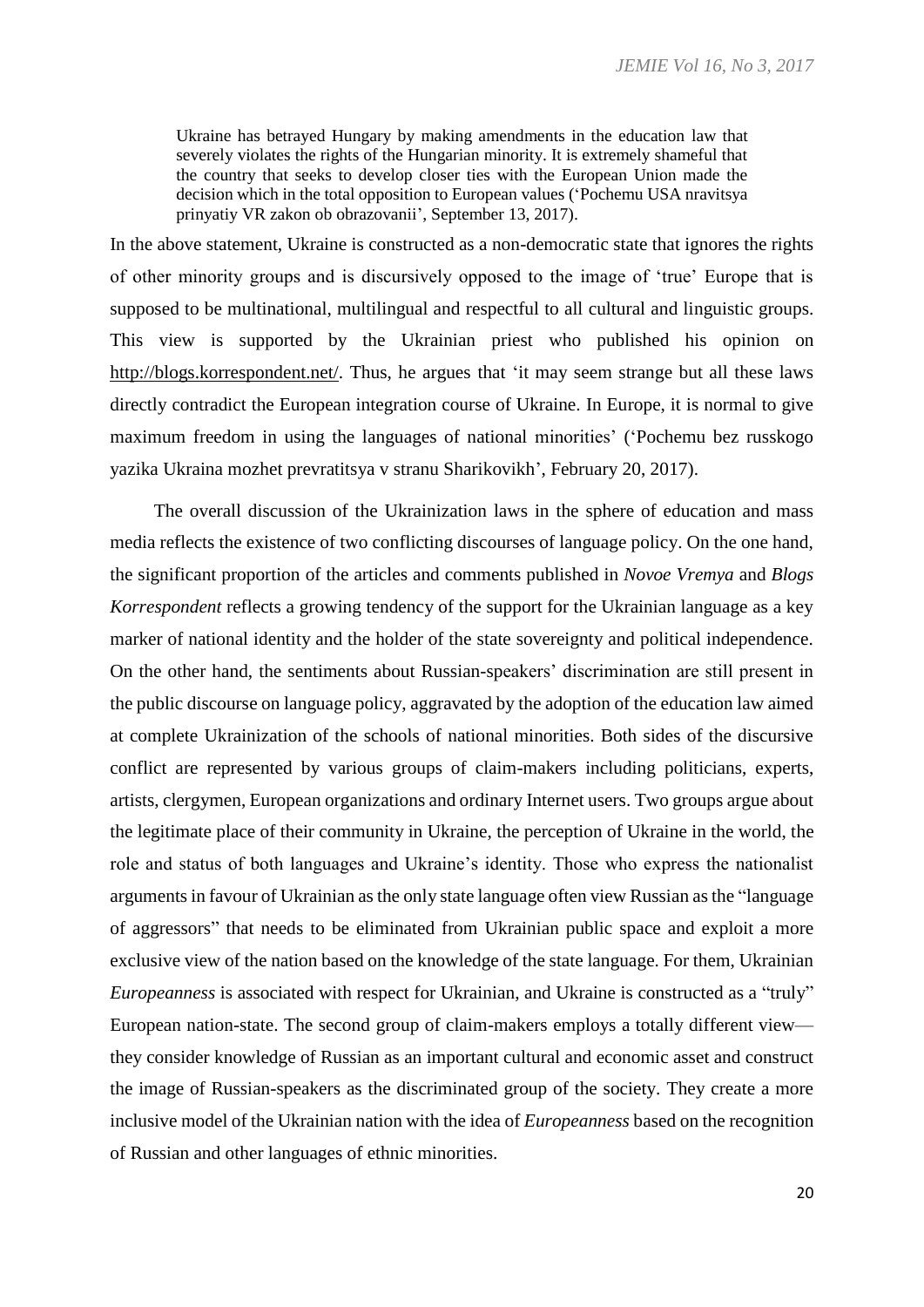#### **Conclusion**

The system of secondary and higher education serves as an important channel for translating the politics of nationalizing state, referring to the theory of nationalism elaborated by Rogers Brubaker (1996). That is why the debates on the state language and the language of instruction at schools and universities occupy such a significant place in post-Soviet Ukraine where the political transition from the totalitarian Soviet system to the democratic one has been extremely painful. The present article has focused on the public debates surrounding the educational reforms introduced by Dmitro Tabachnyk in 2011-2012, and the subsequent discussion on the role of languages in 2013-2015 and in 2017 in Ukraine. These periods were chosen deliberately in order to trace the changing perception of Ukrainian national identity and the evolution of the discourse of language policy. Although the article has concentrated exclusively on the Russianlanguage blogs and news websites and did not aim at covering the Ukrainian-language sources, the overall discussion reflects the main points of clash between two groups of claim-makers who articulate the conflicting claims about either Ukrainian or Russian-speakers' discrimination in Ukraine. Thus, the main argumentation lines are built upon the attitudes towards both languages. The English language has also become the point of reference in many articles, especially in the period of 2014-2015, when Petr Poroshenko proposed to introduce English as a working language in Ukrainian education.

The analysis included debates of different online media, including *LiveJournal, Blogs Korrespondent, Blogs Ukrainskaya Pravda, Zerkalo Nedeli* and *Novoe Vremya.* In the course of analysis, the article reaches a conclusion that *the rhetoric of loss* and *the rhetoric of entitlement* are the main strategies of constructing the issue of language policy as an urgent social and political problem, in terms of J. Kitsuse and P. Ibarra's (2003) classification of language (vernacular) games. However, the first strategy is used predominantly by those social actors who construct the problem of the Ukrainian language and claim that the state language needs the special protection from the state. *The rhetoric of entitlement* is expressed by the second group of claim-makers represented by those who claim that the problem of Russianspeakers' discrimination exists in the Ukrainian society. These strategies are marked out in all analysed periods of 2011-2012, 2013-2015 and 2017.

The subsequent analysis of the publications reveals the growing tendency of Ukrainianspeakers' "victimization". Unlike in 2011-2012, when the arguments in favour of Ukrainian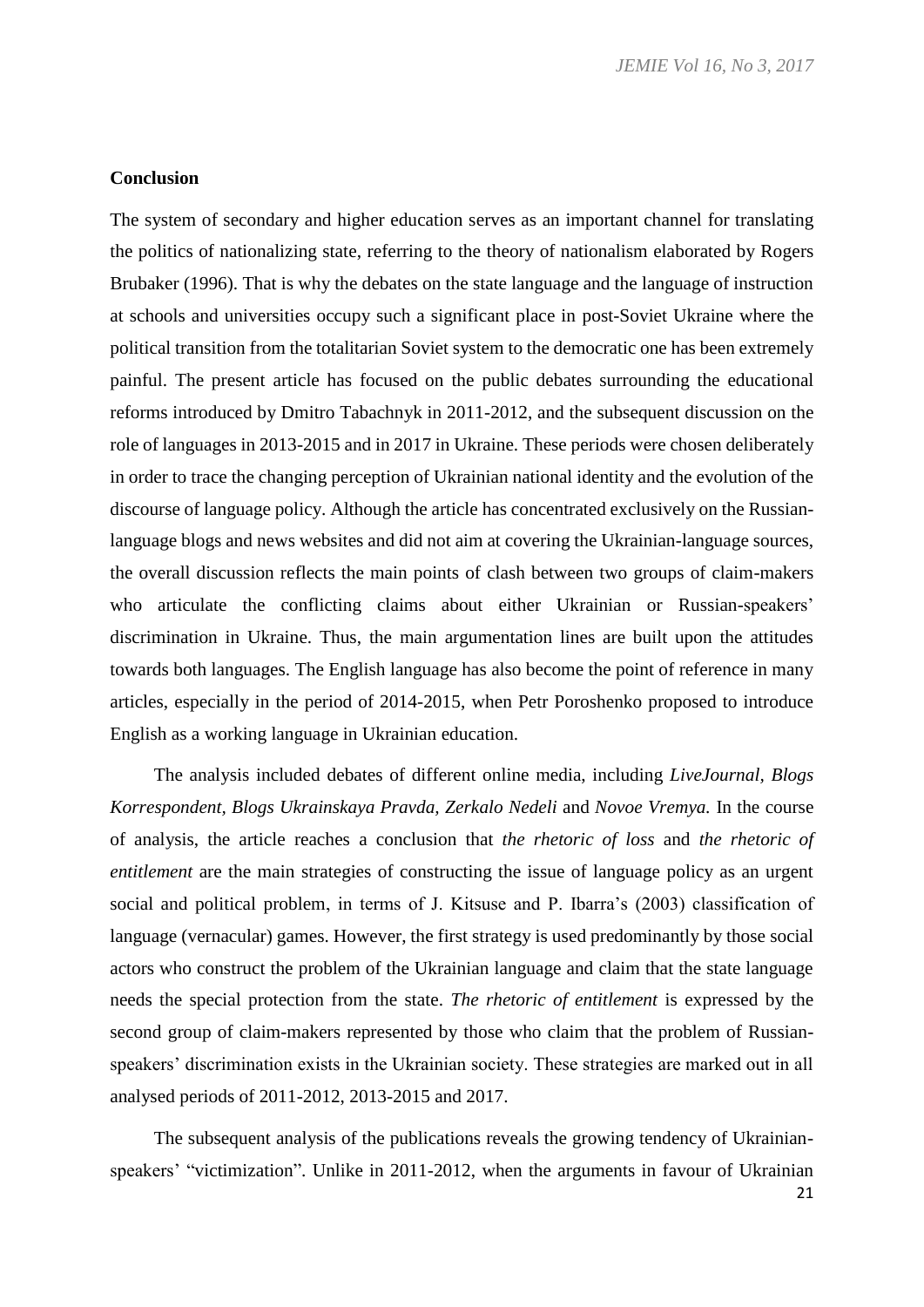and Russian were almost equally distributed in the publications, the blog entries and articles published on Ukrainian news websites after 2013 reflect the dramatic shift towards understanding Ukrainian-speakers as the group being discriminated in its own national state. The dominance of the anti-Russian sentiments that tend to depict Russian as a "backward", "imperial remnant" of the Soviet Union and the arguments that favour Ukrainian as the one and the only state language are the peculiar feature of the public discourse of language policy after 2013. In these materials, the Ukrainian language serves not only as a key marker of national identity and a means of political independence, but also as a chance for better "European prospects" and the clear sign of Ukrainian *Europeanness*. In this case, protection of the Ukrainian national interests and language is constructed as an inevitable part of the nationbuilding process and in strong opposition to the Russian language. In contrast to this view, those who claim that Russian-speakers and other minority groups are discriminated in Ukraine construct a more inclusive view of the nation and often refer to the principles of European democracies. They claim that Ukraine cannot be regarded as a legitimate part of the "Western world" when the rights of ethnic minorities are severely violated. Thus, the overall discussion reflects the existence of two conflicting discourses of language policy in the Russian-language online media in Ukraine. In this sense, the system of education has become one of the most powerful tools of nation-building and is often reformed in order to suit the dominant political project.

#### *References*

Artamoschenko, J. 'Mova-emigrant: Parlament perevisyvayet zakon o yazyke – Pochemu poshel shkval negodovaniya i sporov?' ['Migrant-mova: Why Did the Parliament Rewrite the Law on Language and Why Did it Cause a Flow of Outrage and Heated Debates?']. *Novoe Vremya*, January 23, 2017. http://nv.ua/publications/jazyk-emigrantka-parlamentperepisyvaet-zakon-o-jazyke-pochemu-poshel-shkval-negodovanija-i-sporov-525554.html.

Bekeshkina, I. 'Razgovor na ravnykh' ['The Discussion of Equal Terms']. *Novoe Vremya*, January 29, 2017. http://nv.ua/opinion/bekeshkina/razgovor-na-ravnyh-542929.html.

Bereza, A. 'Net nikakogo tretyego puti, nel'zya zhit' v koridore. Pisatel' Andrey Bondar' – o meste Ukraini v mire' ['There is No "Third Corridor", you Cannot Live the "Hallway". The Writer Andrey Bondar is Talking about the Place of Ukraine in the World']. *Novoe Vremya*,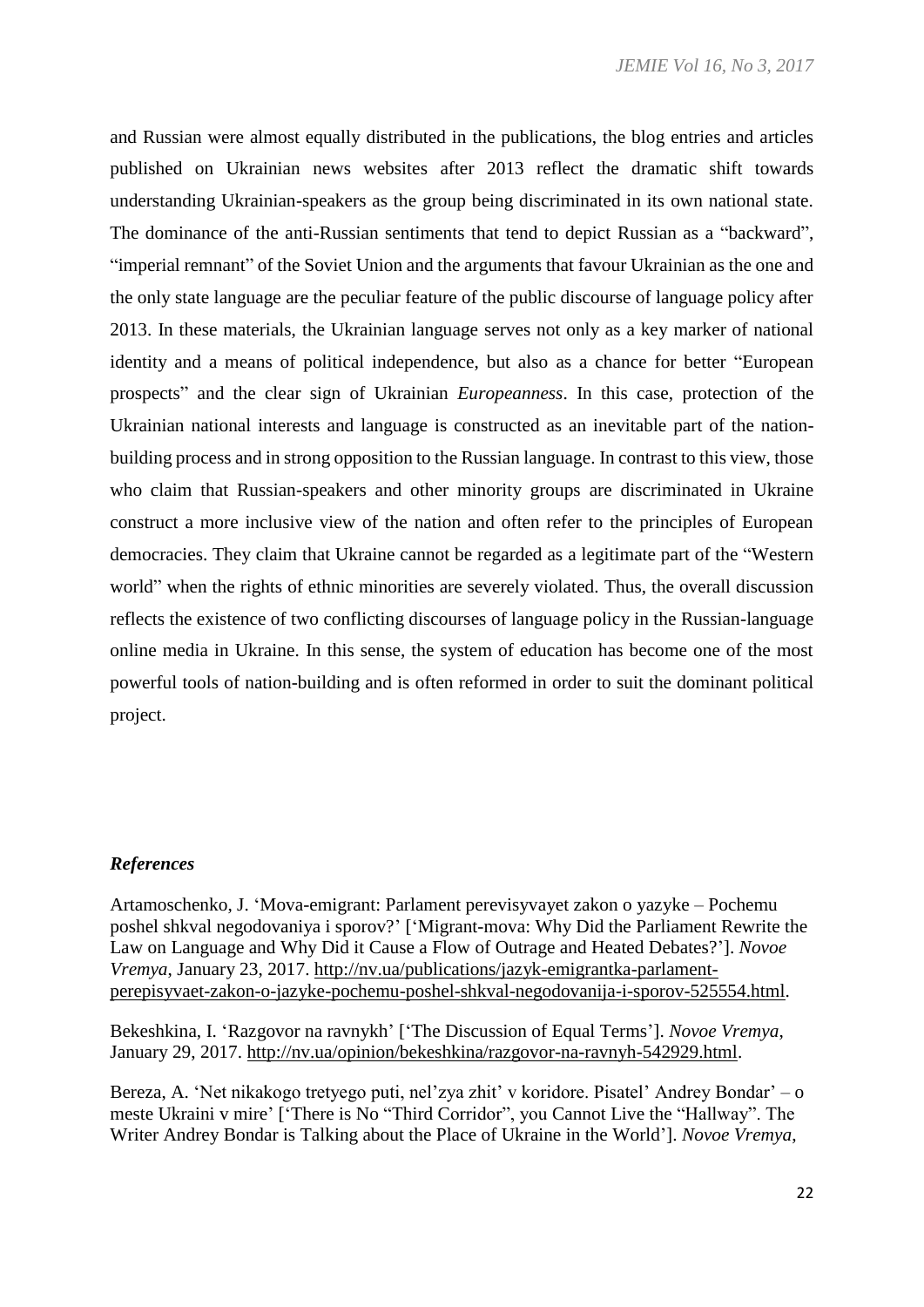March 1, 2017. http://nv.ua/publications/net-nikakogo-tretego-puti-nelzja-zhit-v-koridorepisatel-andrej-bondar-o-meste-ukrainy-v-mire-728213.html.

Berger, P., and T. Luckmann. *The Social Construction of Reality: A Treatise in the Sociology of Knowledge.* NY: Anchor Books, 1966.

Blackledge, A., and A. Pavlenko. 'Negotiation of Identities in Multilingual Context'. *The International Journal of Bilingualism* 5(3) (2001): 243-257.

Bortnik, R. 'Aspekti Multilingvalnogo Obrazovaniya v Mire: Opyt dlya Ukraini' ['The Aspects of Multilingual Education in the World: The Experience for Ukraine']. *Blogs Korrespondent*, June 6, 2012. http://blogs.korrespondent.net/blog/users/3239669-aspektymultylynhvalnoho-obrazovanyia-v-myre-opyt-dlia-ukrayny/.

Brubaker, R. 'Nationalizing States in the Old "New Europe" and the New'. *Ethnic and Racial Studies* 19(2) (1996): 411-437.

\_\_\_\_\_. *Nationalism Reframed: Nationhood and the National Question in the New Europe.* Cambridge: Cambridge University Press, 2003.

Cheskin, A. *Russian-Speakers in Post-Soviet Latvia: Discursive Identity Strategies.*  Edinburgh: Edinburgh University Press, 2016.

Demina, L. 'Russkiy Yazik v Ukrainskoy Shkole' ['The Russian Language in the Ukrainian School']. *Blogs Korrespondent*, September 1, 2013. http://blogs.korrespondent.net/blog/users/3215759-russkyi-yazyk-v-ukraynskoi-shkole/.

Graham, L. 'Imagining the Blogosphere: An Introduction to the Imagined Community of Instant Publishing'. Into the Blogosphere: Rhetoric, Community, and Culture of Weblogs (2004). [http://blog.lib.umn.edu/blogosphere/imagining\\_the\\_blogosphere.html.](http://blog.lib.umn.edu/blogosphere/imagining_the_blogosphere.html)

Ibarra, P.R., and J. Kitsuse. 'Claims-making Discourse and Vernacular Resources'. In *Challenges and Choices. Constructionist Perspectives on Social Problems,* eds. J. A. Holstein and G. Miller, 17-50. Aldine de Gruyter: New York, 2003.

Ierodiakon, Ivan. 'Pochemu bez russkogo yazika Ukraina mozhet prevratitsya v stranu Sharikovikh' ['Why Would Ukraine become the Country of the Sharikovs without the Russian Language?]. *Blogs Korrespondent*, February 20, 2017. http://blogs.korrespondent.net/blog/events/3817447/.

Keller, R*. Doing Discourse Research: An Introduction for Social Scientists.* London: SAGE Publications, 2013.

Ibarra, P., and J. Kitsuse. 'Claims-making Discourse and Vernacular Resources'. In *Challenges and Choices. Constructionist Perspectives on Social Problems,* eds. J. A. Holstein and G. Miller, 17-50. New York: Aldine de Greyter, 2003.

Kitsuse, J., and M. Spector. *Constructing Social Problems.* New Brunswick and London: Transaction Publishers, Fourth Printing, 2009.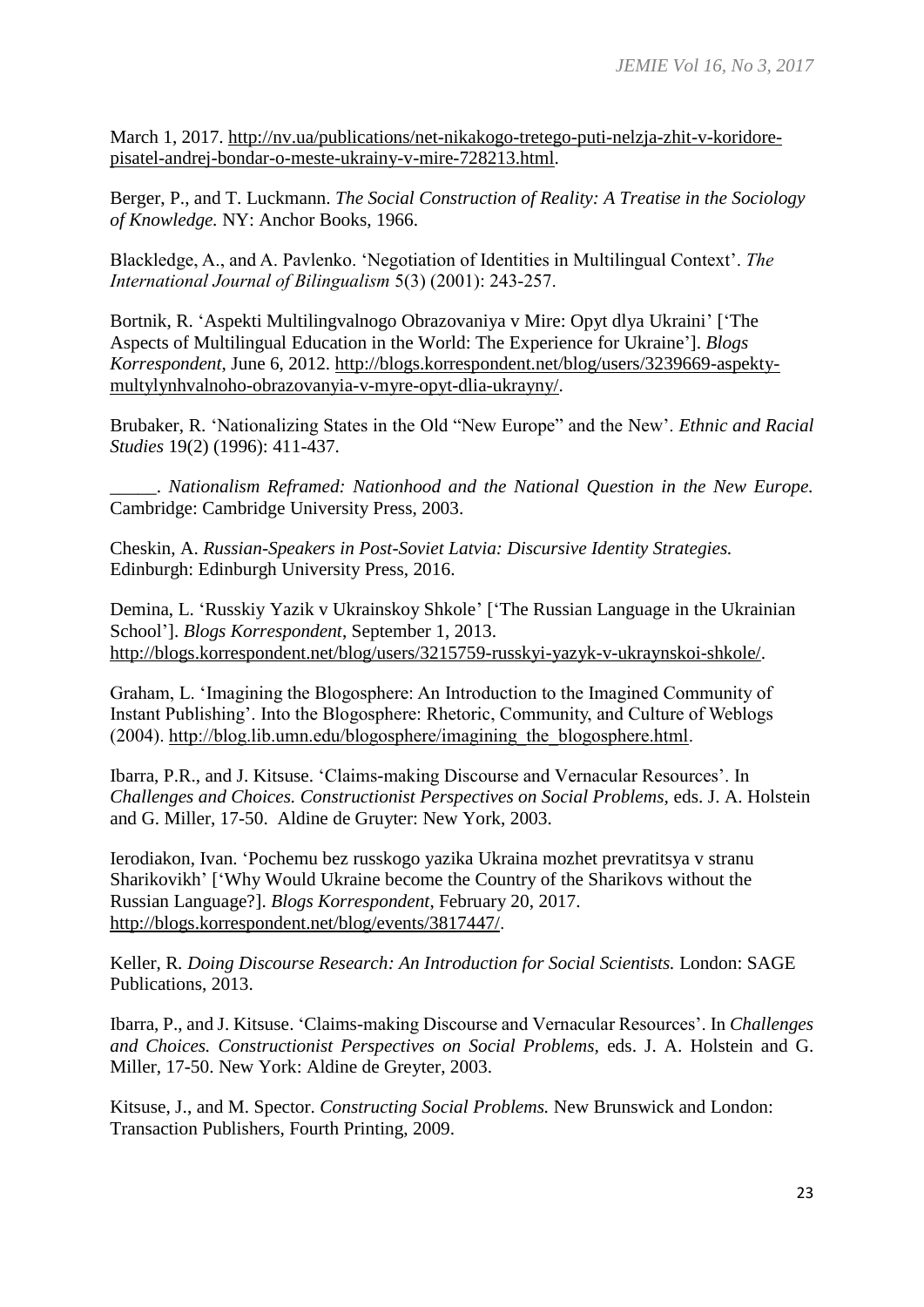Kubicek, P. 'Polarisation in Ukraine: Public Opinion, Voting and Legislative Behaviour'. *Europe-Asia Studies* 52 (2) (2000): 273-294.

Kulyk, V. 'One Nation, Two Languages. National Identity and Language Policy in Post-Euromaidan Ukraine'. PONARS Eurasia. New Approaches to Research and Security in Eurasia (2015)*.* http://www.ponarseurasia.org/memo/one-nation-two-languages-nationalidentity-and-language-policy-post-euromaidan-ukraine.

Lampa, G*.* 'Imagining the Blogosphere: An Introduction to the Imagined Community of Instant Publishing'. Into the Blogosphere: Rhetoric, Community, and Culture of Weblogs (2004). https://conservancy.umn.edu/handle/11299/172820.

Lipchevskiy, Y. 'Dvuyazychie dlya Ukraini – blago, a ne vred' ['Bilingualism is the Good for Ukraine and not the Harm']. *Blogs Korrespondent*, September 9, 2011. http://blogs.korrespondent.net/blog/celebrities/3252393-dvuiazychye-dlia-ukrayny-blaho-ane-vred/.

Lukshits, Y. 'Mify o vtorom gosudarstvennom' ['The Myths about the Second State Language']. *Blogs Korrespondent*, June 19, 2013. http://blogs.korrespondent.net/blog/users/3219796-myfy-o-vtorom-hosudarstvennom/.

Maratea, R. 'The e-Rise and Fall of Social Problems: The Blogosphere as a Public Arena'. *Social Problems* 55(1) (2008): 139-160.

Martin, T. *The Affirmative Action Empire: Nations and Nationalism in the Soviet Union, 1923-1939.* Ithaca and London: Cornell University Press, 2001.

Medvedchuk, V. 'Pochemu USA nravitsya prinyatiy VR zakon ob obrazovanii' ['Why does US like the Law on Education adopted by the Verkhovna Rada']. *Blogs Korrespondent*, September 13, 2017. http://blogs.korrespondent.net/blog/politics/3885969/.

Moormann-Kimáková, B. *Language-related Conflicts in Multinational and Multiethnic Settings. Success and Failure of Language Regimes.* Wiesbaden: Springer Fachmedien Wiesbaden, 2016.

Muraev, E. 'Na yazyke nasiliya' ['Speaking on the Language of Violence']. *Blogs Korrespondent*, May 23, 2017. http://blogs.korrespondent.net/blog/politics/3854547/.

Novoe Vremya. 'Vmesto russkogo. Poroshenko predlozhil dat' osobiy status angliyskomu yazyku' ['Instead of Russian. Poroshenko proposed to give a special Status to the English language'l. October 3, 2014. http://nv.ua/ukraine/vmesto-russkogo-poroshenko-predlozhildat-osobyy-status-angliyskomu-yazyku-14708.html.

\_\_\_\_\_. 'Ministr obrazovaniya Kvit rasskazal NV, skol'ko yazykov budut uchit' ukraintsy i stanut li vikorchevyvat' russkiy' ['The Minister of Education Kvit told NV How Many Languages Ukrainians will Learn and Whether Russian Will be Eliminated']. June 9, 2015. http://nv.ua/ukraine/politics/ministr-obrazovaniya-kvit-rasskazal-nv-skolko-yazykov-budutuchit-ukraincy-i-stanut-li-vykorchevyvat-russkiy-52796.html.